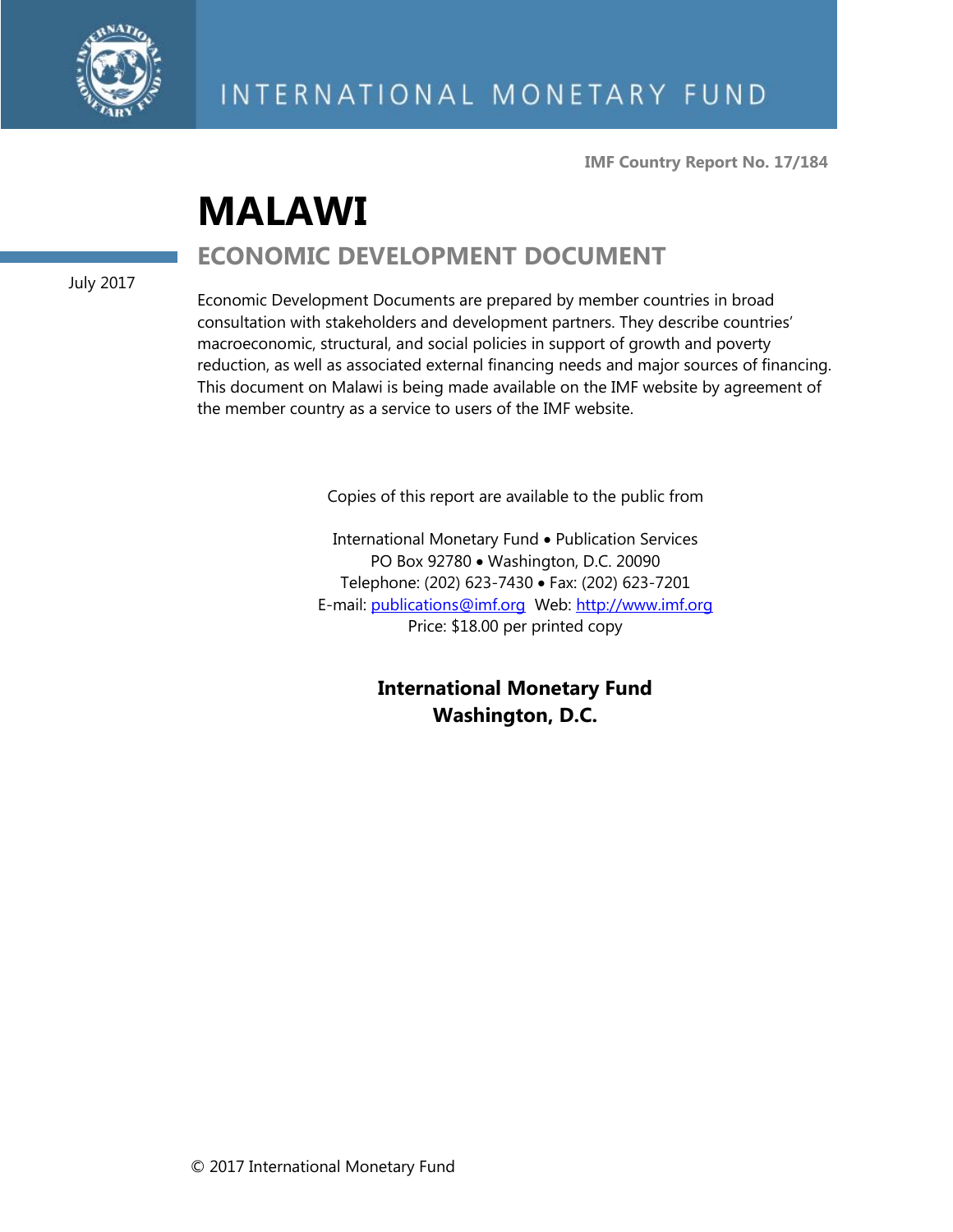

# **INTERNATIONAL DEVELOPMENT ASSOCIATION**

### **ECONOMIC DEVELOPMENT DOCUMENT FOR THE REPUBLIC OF MALAWI**

#### **ASSESSMENT LETTER FOR THE IMF**

Approved by Bella Bird (Country Director) May 29, 2017

# **I. COUNTRY CONTEXT**

1. **Malawi is a small open economy in Sub-Saharan Africa with a per capita GNI of just US\$320 in 2016, one of the lowest in the world.** Per capita income has grown at an average of little more than 1.5 percent between 1995 and 2014, below the average of 2.8 percent for non-resource-rich African economies. Malawi remains an outlier even compared to its peers that are geographically and demographically similar and were at a similar stage of development in 1995.

2. **While not strictly a fragile state, Malawi displays many of the characteristics of fragile and conflict affected countries, particularly in terms of the way that its governance institutions function.** The economy is dominated by the agricultural sector, which accounts for about a third of GDP, and drives livelihoods for two thirds of the population.

3. **Over past decades, the country's development progress has been negatively affected by shocksleaving the country in a cycle of vulnerability.** Both climate-related external shocks, and domestic political and governance shocks, have collectively contributed to economic stagnation and a low pace of poverty reduction.

# **II. POVERTY AND VULNERABILITY**

4. **In the last ten years, Malawi has seen some progress in non-monetary indicators of human development, however there have been persistent challenges with respect to progress in reducing poverty in monetary terms**. As a result of the progress accomplished in some health and education aspects, and due to large flows of ODA, Malawi partially or fully achieved 4 of 8 of the Millennium Development Goals (MDGs), the set of 2015 targets to address poverty in its many dimensions.

5. **Gains in access to primary education have been steady and positive.** Between 2004 and 2013, primary school completion rates rose by 17 percentage points to reach 75 percent. The proportion of households with school-aged children attending school also has increased steadily since 2004, reaching 63 percent in 2013.

6. **In addition, child malnutrition has trended downwards, as has under-five mortality.**  According to the Malawi Demographic Health Surveys (DHS) between 2004 and 2015, the prevalence of stunting among children under five (a measure of long-term nutritional deprivation in children) fell from 53 percent to 37 percent. Data from the DHS also reveals that the under-five mortality rate declined from 133 deaths per 1,000 live births in 2004 to 64 deaths per 1,000 live births in 2015. A downward trend also was observed in the prevalence, incidence, and deaths associated with HIV/AIDS, malaria, and tuberculosis, particularly since 2000.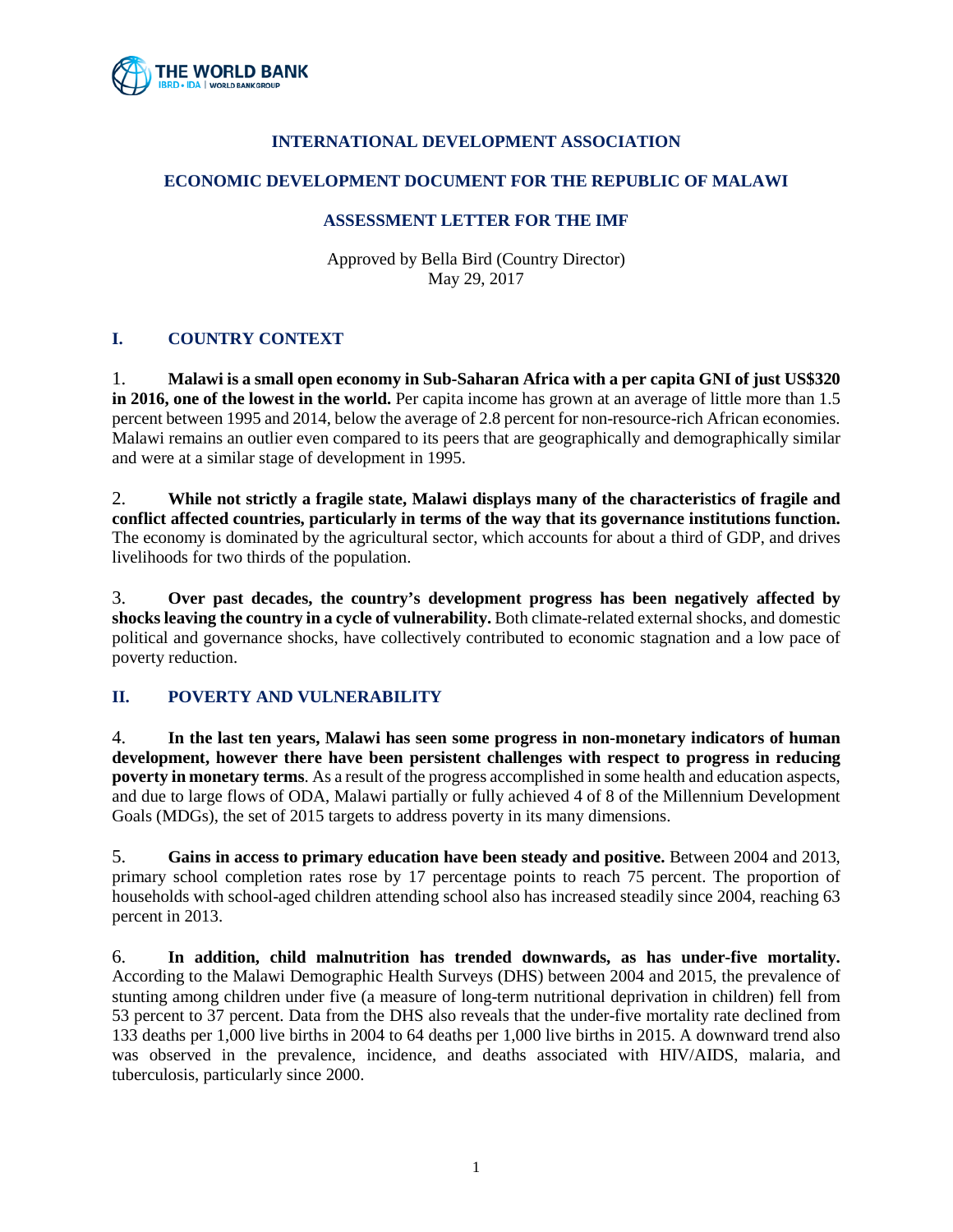

7. **Notwithstanding the improvements in non-income dimensions of poverty, monetary poverty in Malawi remains pervasive and largely stagnant, especially in rural areas.** In 2010, using a basic needs basket that cost 37,000 kwachas per person per year, 50 percent of the population were classified as poor. Approximately 25 percent lived in extreme poverty, defined as the inability to satisfy food needs. Between 2004 and 2010, poverty in rural areas (where most Malawians live) increased slightly from 56 percent to 57 percent. Extreme poverty increased at a greater rate from 24 percent to 28 percent. The average consumption of the poor moved farther below the poverty line as well. Using the international poverty line of US\$1.90 per person per day (at 2011 international prices), Malawi's poverty rate in 2010 remained high– –71 percent––a small increase from 64 percent in 1997.

8. **More recently, poverty likely has increased further, given the large-scale floods of 2015 and the major drought of 2016, which also had a major impact on growth**. No comparable living standards measurement survey has been completed since the Third Integrated Household Survey (IHS3) of 2010/11 (the 2016/17 Fourth Integrated Household Survey is currently in the field), but other sources of data allow for projections of poverty. A World Bank macro-poverty forecast exercise has projected that poverty in Malawi measured by the population living below the international poverty line has not changed between 2010 and 2016 (70.9 percent in 2010 to 69.6 percent in 2016). However, considering that a significant number of the non-poor in rural areas are highly vulnerable to weather shocks, the poverty rate is—if anything—expected to increase due to the impact of recent floods and drought.

9. fallen only marginally from 70.9 percent in 2010 to 69.6 percent in 2016. Using a panel survey to the IHS3, when only household characteristics (number of members, location, and sociodemographic profile) were used to predict the likelihood of falling into poverty, 22 percent of households were expected to become poor in 2013. This proportion almost doubled to 42 percent when expected shocks, particularly rainfall shocks, also were considered.

10. **Food insecurity in Malawi remains widespread, especially among the rural poor.** In 2013, a large 81 percent of poor rural households consumed fewer than 2,100 kilocalories per capita per day (kcal/person/day), considered the benchmark a person needs to lead a healthy life. Not surprisingly, in 2013, 65 percent of all households (and 84 percent of rural households) reported experiencing food insecurity for at least 1 month per year––a 15 percentage point increase since 2010.

# **III. MALAWI'S DEVELOPMENT PLAN**

11. **The Malawi Growth and Development Strategy (MGDS) is the country's overarching medium term development tool** designed to lead the country towards attainment of the MDGs and the nation's long term aspirations as spelt out in its Vision 2020. The first MGDS (MGDS I) was in operation from 2006-2011. It built on consolidated lessons from the Malawi Economic Growth Strategy of 2004 and drew its focus areas from the country's first medium-term development strategy, the Malawi Poverty Reduction Strategy that was in operation from 2002-2005. The second MGDS (MGDS II) aimed to guide Malawi's development and growth path during 2012– 2016.

12. **Both the MGDS I and II shared the same objective of reducing poverty through sustainable economic growth and infrastructure development.** However, the key priority areas of the MGDS have been changed over the years to reflect lessons learnt from previous development strategies. Weaknesses in the planning and implementation of MGDS I, necessitated rethinking of its successor, MGDS II, to give emphasis to the need to diversify the economy, improve governance and promote human capital development.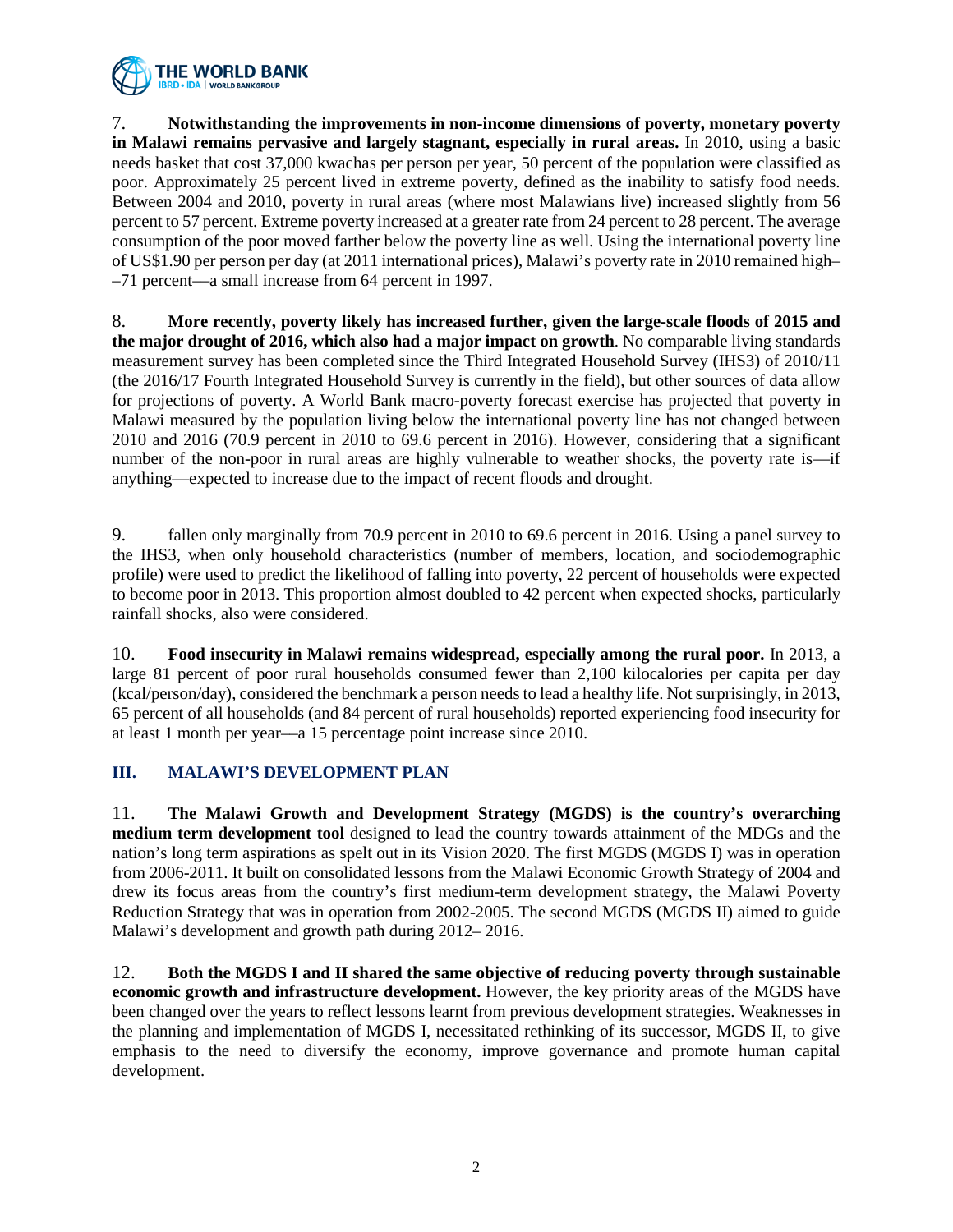

13. **Implementation of MGDS II saw major challenges, with very limited progress towards the attainment of the strategy's targets and goals.** Major governance shocks, including a policy-induced recession in 2012 accompanied by fuel and foreign exchange shortages, followed by the "cashgate" corruption scandal of 2013 where a large amount of resources were stolen from government accounts, not only undermined growth but also dented Malawi's international reputation. Since 2013, Malawi has struggled to restore macroeconomic stability, as fiscal imbalances and weaknesses in public finance management, compounded by a shift of a significant share of donor aid to off-budget mechanisms, have resulted in a vicious cycle of rising debt, high inflation, high interest rates and poor business confidence.

14. **Malawi's Economic Development Document presents an interim picture of the country's medium-term development plan, as the successor strategy—likely to be called MGDS III—is prepared.** Disappointing results with respect to implementation of MGDS II have triggered a qualified rethink in Malawi's development planning process. There is a growing recognition that Malawi needs a more realistic development plan, in terms of both the underlying assumptions and resource availability, as well as with fewer priorities and a greater emphasis on implementation. Climate change has also become a major new factor in this process. The recent formation of a quasi-independent National Development and Planning Commission will also help to improve the independence of the planning process in Malawi.

# **IV. KEY POLICY PRIORITIES FOR POVERTY REDUCTION**

15. **As articulated in the Economic Development Document, the overarching policy objective of the Government of Malawi is to improve national economic development and reduce poverty among the Malawian population**. Five priority areas have been identified through a consultative process, including: agriculture and climate change management; education and skills development; energy and industrial development; transport and ICT infrastructure development; and health and population management. These priorities correspond well to Malawi's underlying development challenges of reducing poverty and various forms of inequality, boosting agricultural performance, and achieving structural transformation coupled with demographic transition—while necessitating an additional focus on macroeconomic stability. The following paragraphs set out a summary assessment of the key associated challenges as Malawi seeks to achieve sustainable reductions in the level of poverty.

16. **Achieving robust agricultural growth**. Agriculture constitutes the backbone of the Malawian economy and agricultural performance has more significant implications for economic growth and poverty reduction, especially in rural areas, than any other sector. However, agricultural sector growth has been volatile and frequently surpassed by population growth. To date, agricultural growth has been achieved through factor accumulation—primarily through inputs such as land cultivated and labor. However, given one of the highest population densities in Africa and shrinking farm sizes, the gains from continuing such practices are approaching their limit. In addition, most farmers in Malawi rely on rain-fed agriculture, which is highly risk prone, particularly to price and weather shocks, and suffers from low productivity. And many of Malawi's agricultural institutions and past policy choices have served to exacerbate price volatility and undermine incentives for investment in commercial agriculture. *Boosting agricultural productivity will require the reallocation of resources to provide more comprehensive and targeted support to the rural poor, including efforts through introducing climate-smart agriculture, investing in irrigation and water management, and transitioning subsistence agriculture to more diversified, commercial agriculture.*

17. **Managing rising climate risks**. The impact of flooding and drought in Malawi has intensified over recent years and is likely to worsen with climate change. In the past four decades, droughts have become more frequent, widespread, and intense. As a result of the most recent drought in 2015/16, around 40 percent of the population experienced food insecurity. This calls for further interventions to *increase resilience to*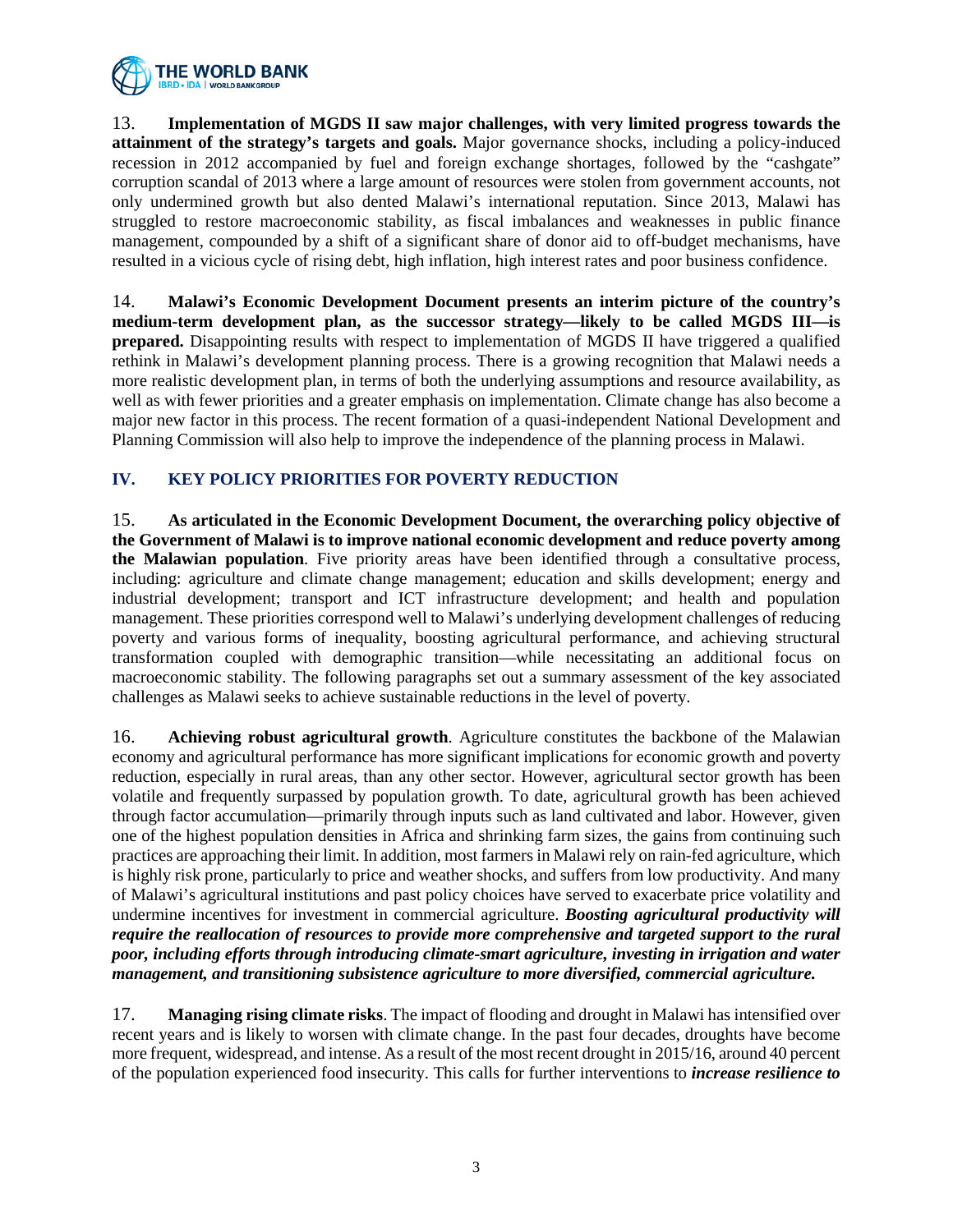

*climate related shocks* focused on modernizing institutions and policies, expanding social safety nets and investing in resilient infrastructure*.*

18. **Facilitating structural transformation**. Although urbanization has been an important catalyst for growth and poverty reduction in many countries in sub-Saharan Africa, Malawi has seen a very slow pace of urbanization in recent years. Within rural areas, the labor force has started to move from the agricultural sector to the non-farm sector, contributing to poverty reduction. But, the opportunities for the non-farm sector are volatile and the life-span of the non-farm businesses is very short. Furthermore, the business environment for the non-farm sector is challenging in that access to finance, access to markets, and access to electricity are all highly restricted in rural areas and the human capital of the rural labor force remains low. *Stimulating growth in the non-farm sector will require investment in education and skills, complementary investments in critical infrastructure (such as power, connectivity and access to finance) and smarter policies to facilitate faster, but sustainable, urbanization.*

19. **Strengthening macroeconomic stability and the improving the allocation of scarce public resources**. Macroeconomic instability, driven mostly by fiscal slippages and governance failures, has been a persistent challenge for Malawi, undermining growth and investment. High inflation hits the poor disproportionately by reducing their purchasing power and ability to maintain food security. It also contributes to high costs of finance and exchange rate instability, making it harder for businesses to invest and create jobs. Furthermore, to bring fiscal deficits and debt under control the government has frequently needed to undertake measures to reduce public spending and increase revenue collections, which can have adverse impacts on the poor. Making this challenge worse, is the fact that evidence increasingly points to very little impact on growth or poverty from Malawi's major public expenditure programs such as the FISP (Farm Input Subsidy Program). *Stronger macroeconomic and fiscal management is a necessary prerequisite for sustainable growth, job creation and poverty reduction in Malawi. Improving the effectiveness of key public expenditure programs will also be necessary to maximize the impact on the poor of the country's finite resource envelope.*

20. **Addressing social inequality, especially gender inequality**. Female headed households face unfavorable conditions in both agricultural production and the non-farm sector businesses compared with male headed households. In the agricultural sector, women tend to have smaller land lots, deploy fewer inputs, benefit from less extension and investment, resulting in significantly lower productivity (by 28 percent on average) compared to their male counterparts. Also, in the nonfarm sector, they tend to have less access to finance, capital and new technology. *Closing the gender gap will improve agricultural productivity and growth opportunities, and investing in girls' education is a pathway to both higher longterm growth and a lower fertility rate.*

21. **Addressing population growth**. Malawi's fertility rate has remained persistently high and the country's population is expected to double in approximately two decades. For a country that is already one of the most densely populated in Africa, existing levels of population growth will put enormous pressure on limited land resources, service delivery, and make poverty reduction that much harder. Furthermore, the high fertility rate lowers productivity because it impairs women's ability to engage in more productive farming or nonfarm work. *Addressing rapid population growth and building productive human capacity requires increased investments in the education and skills of the youth so that Malawi can benefit from a demographic dividend.*

# **V. CONCLUSIONS**

22. **Exogenous climate induced shocks have become a major source of volatility in Malawi, exacerbating macroeconomic instability, and making it harder for the country to "break the cycle"**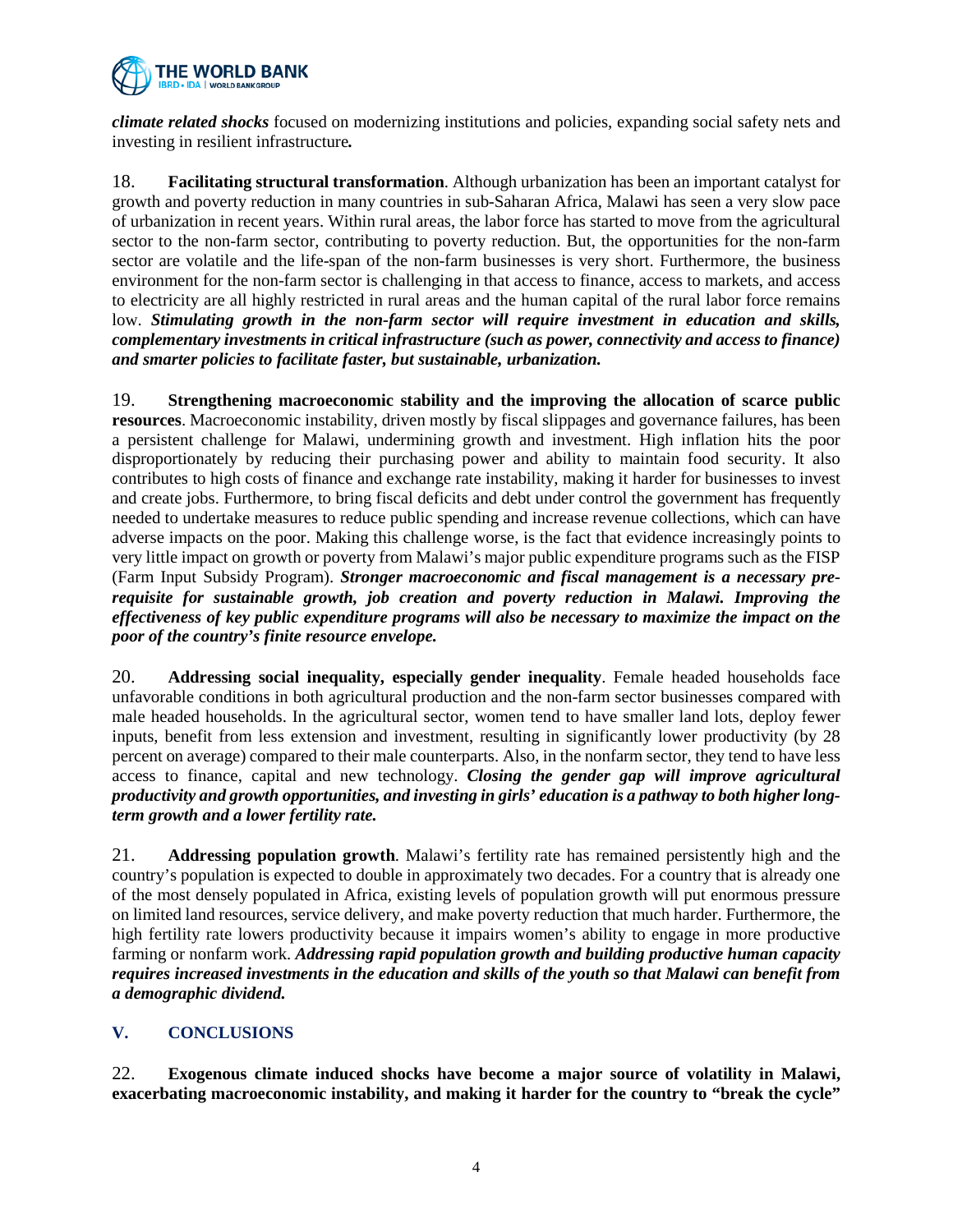

**of vulnerability.** Extensive reliance on basic farming methods and reliance on rain-fed agriculture, together with a growing population, has made food security a recurrent challenge as well as adding to pressures on land use, soil fertility and forest resources. In recent years Malawi has suffered from weather shocks at an increasing frequency. Weak public financial management has tended to transmit recurring shocks into fiscal indiscipline, in turn exacerbating macroeconomic instability. Malawi is thus confronted with twin pressures arising from vulnerability to climate shocks and weak fiscal management, both of which contribute to macroeconomic instability.

23. **However, the recent food security crisis has added urgency to difficult and politically challenging reforms** that the Government of Malawi is undertaking to reduce distortions in, and improve the performance of, the agricultural sector; and to rebuild basic public financial management and accountability systems. These measures represent a first, but critical, step towards the building of a more resilient economy. Coupled with an anticipated scale-up of development finance, including under IDA 18, there is a potential pathway open to Malawi as the country attempts to begin making meaningful progress to address the severe and chronic poverty that has characterized the country for the last two decades.

24. **The Economic Development Document presents an appropriate outline of the challenges that Malawi faces with respect to achieving sustainable economic growth and poverty reduction**. The document rightly acknowledges the challenges of past inconsistency of economic policies, the impact of both domestic (governance related) and external (climate related) shocks, and the need to carefully prioritize finite resources towards a more limited set of priority areas.

25. **Yet, as with past plans, the central challenge that Malawi faces is with respect to the actual implementation of stated policy objectives**. This calls for an emphasis on the functional strengthening of the country's public sector institutions so that Malawi is really able to "break the cycle" of vulnerability, better absorb the impact of future shocks and maximize the impact of available domestic and foreign resources. Moreover, while meaningful steps have been taken to reduce the risk of a "cashgate" type event from reoccurring, gaps in oversight do remain—particularly with regard to public procurement—that will require continued efforts to strengthen governance and accountability frameworks.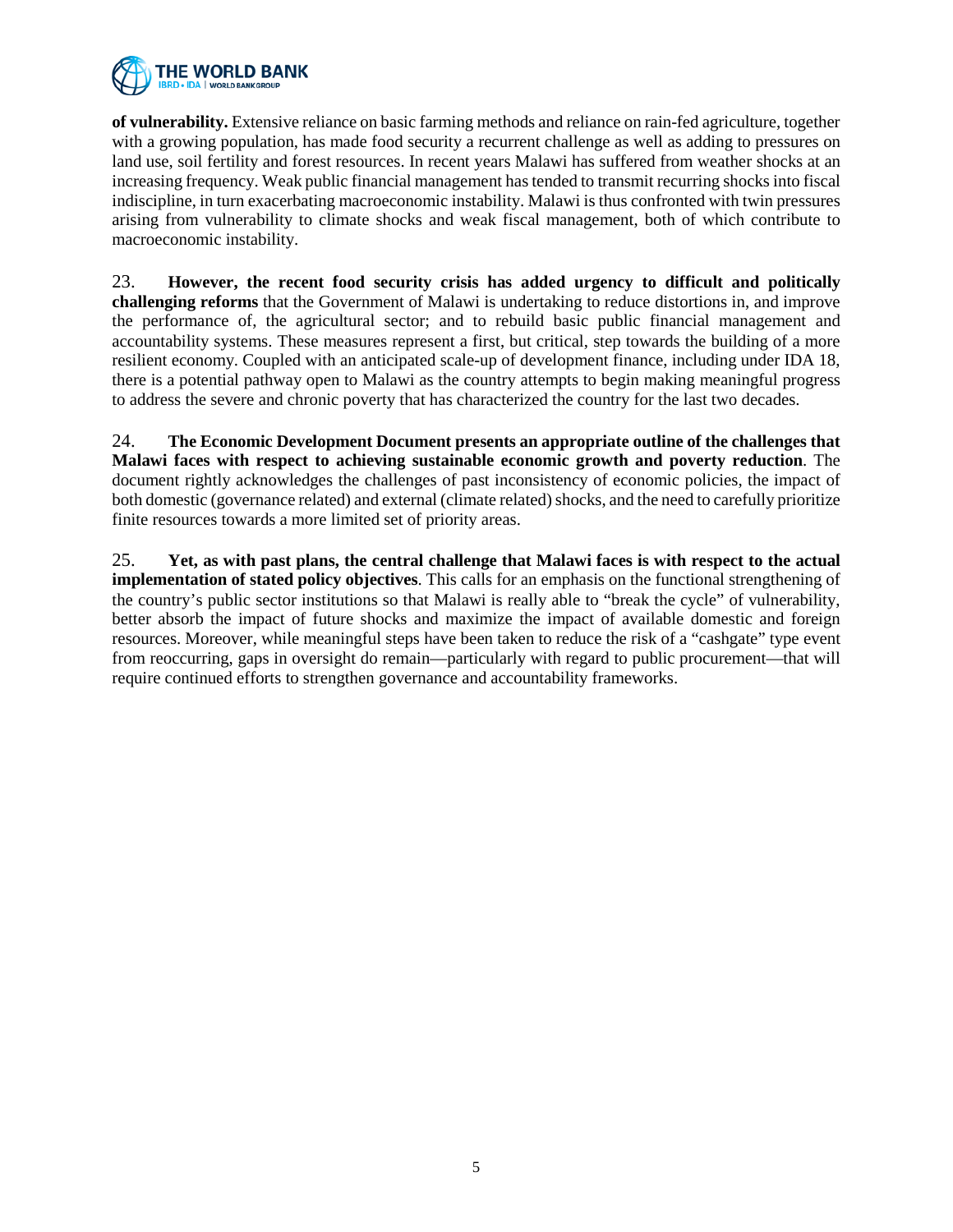

# **ECONOMIC DEVELOPMENT DOCUMENT FOR MALAWI**

**MAY 2017**

Ministry of Finance, Economic Planning and Development P.O Box 30049, Lilongwe 3 Malawi Tel. (265) 01 788 888 Fax: (265) 01 788 247 E-mail: stfinance@finance.gov.mw Website: www.finance.gov.mw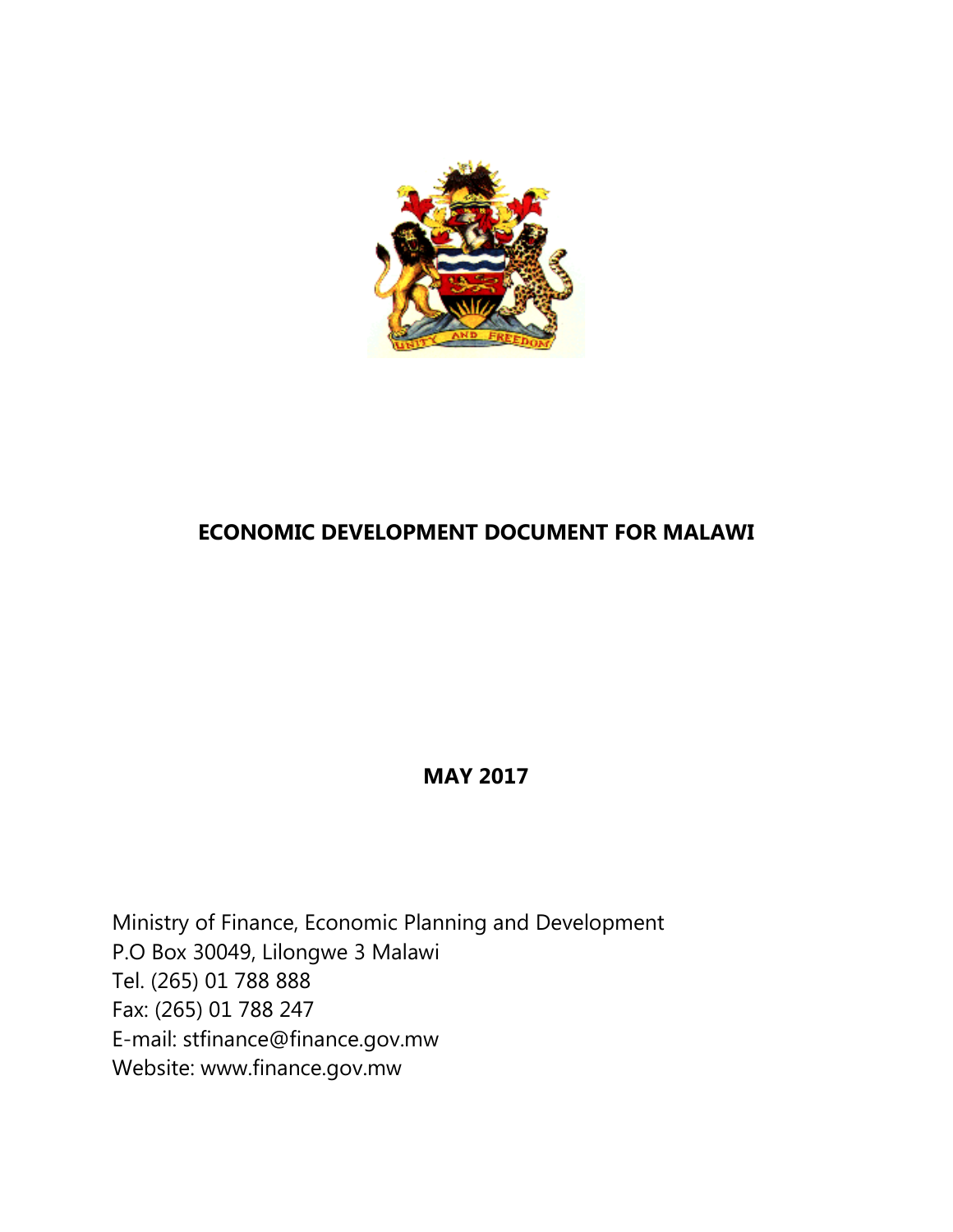# **ECONOMIC DEVELOPMENT DOCUMENT FOR MALAWI**

Ministry of Finance, Economic Planning and Development P O Box 30049 Capital City Lilongwe 3

May 2017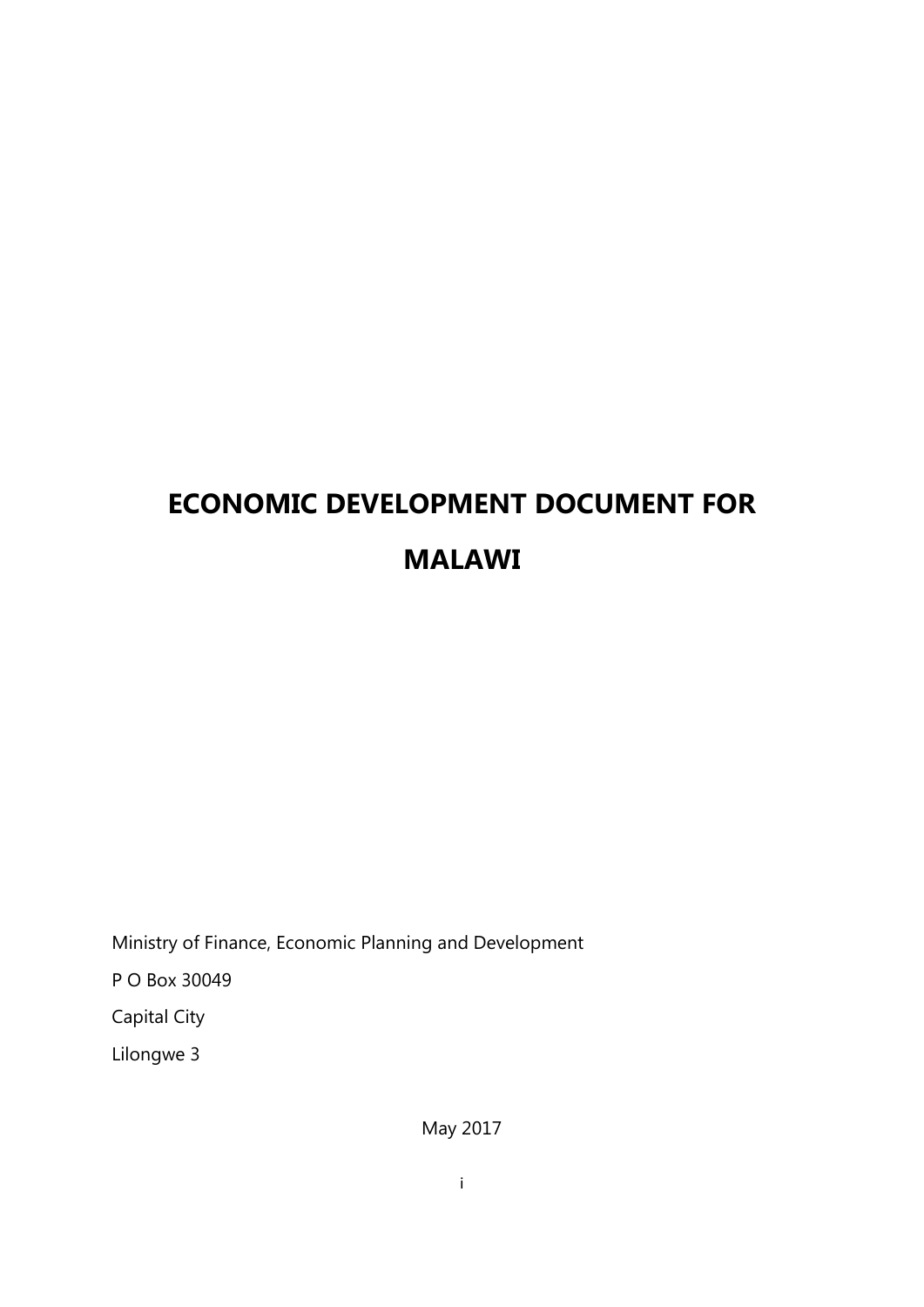# **TABLE OF CONTENTS**

| 1.1   |                                                                      |  |  |  |
|-------|----------------------------------------------------------------------|--|--|--|
|       |                                                                      |  |  |  |
|       |                                                                      |  |  |  |
| 1.5   |                                                                      |  |  |  |
| 1.6   | Key Priority Areas of the National Development Plan - The MGDS III 6 |  |  |  |
| 1.6.1 |                                                                      |  |  |  |
|       |                                                                      |  |  |  |
|       |                                                                      |  |  |  |
|       |                                                                      |  |  |  |
|       |                                                                      |  |  |  |
|       |                                                                      |  |  |  |
|       |                                                                      |  |  |  |
|       |                                                                      |  |  |  |
|       |                                                                      |  |  |  |
|       |                                                                      |  |  |  |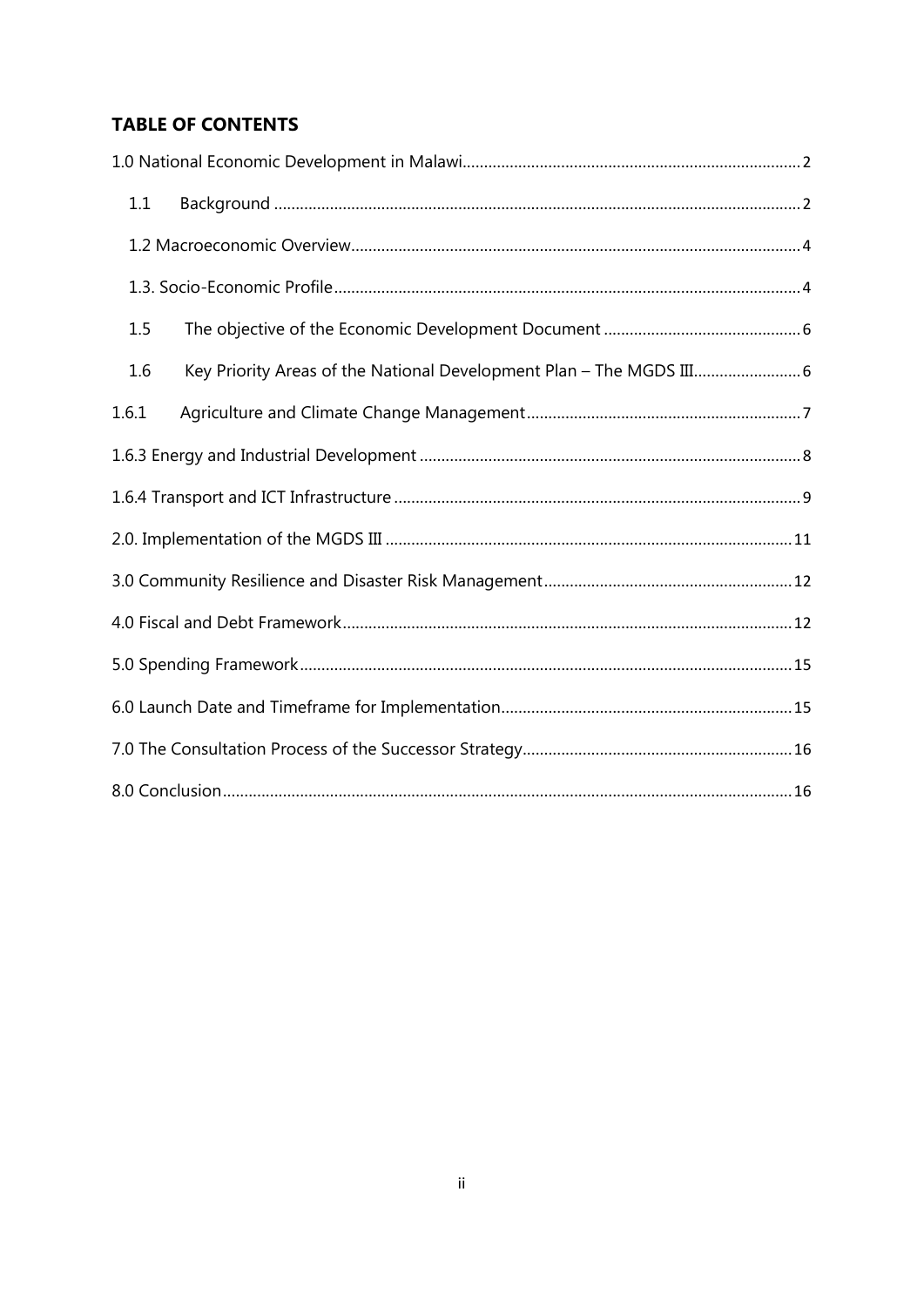# **FOREWORD**

Malawi faces various economic challenges including: low productivity; narrow and raw export base with high reliance on few commodities; lack of alternative energy sources; and poor transport network and ICT facilities. This, in addition to natural disasters that hit the country in 2015 and 2016, affected implementation of the Malawi Growth Development Strategy (MGDS) IIthe medium-term development strategy guiding development policies from 2012 to 2016. This affected the achievement of the goals proposed in the strategy document. A review of MGDS revealed that most of the targets that were achieved were linked to Millennium Development Goals. The review identified 9 gaps that need to be addressed in successor development strategies.

In order to address these gaps, there is need to identify game changers which will accelerate the pace of economic growth and development. This will call for a properly sequenced development plan that addresses the most binding constraints first. The Economic Development Document (EDD), whose goal is to highlight the development areas that Malawi will emphasise over the planning period in order to promote economic performance and attain the GDP growth rates of over 7.2 percent, is a reflection of the intervention areas for the national development strategy in the next five years.

Peter K Simbani

**Acting Chief Director for Economic Planning and Development**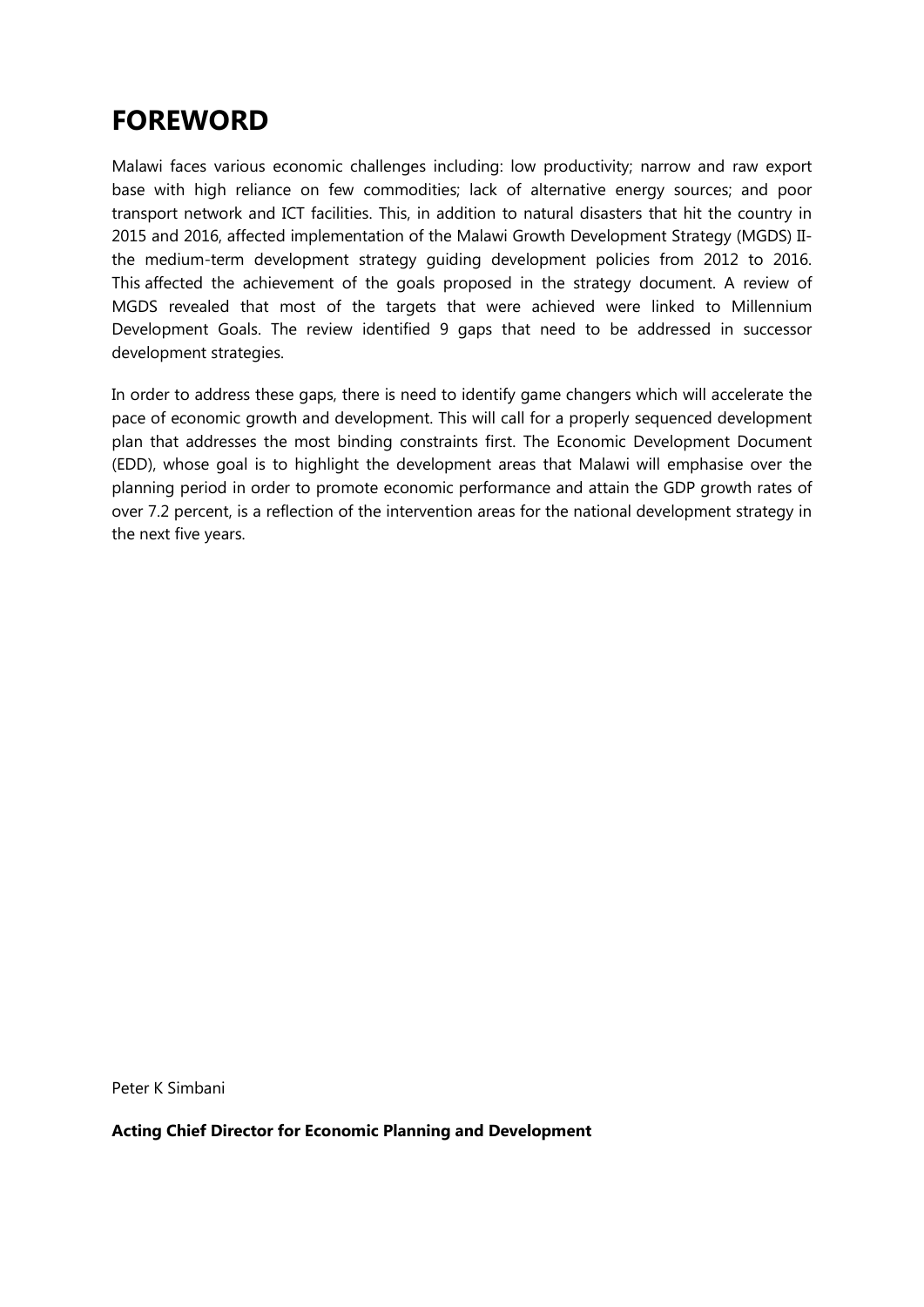#### <span id="page-10-0"></span>**1.0 National Economic Development in Malawi**

#### <span id="page-10-1"></span>**1.1 Background**

Since independence in 1964, Malawi has developed and implemented various development strategies to improve the socio-economic landscape of the country. Soon after independence, the Government of Malawi executed 10-year development policies (DEVPOLS) up to the early 1990s. In the course of executing these plans the Government, with assistance from the World Bank, introduced and implemented the Structural Adjustment Programmes (SAPs) in early 1980s in order to strengthen economic growth initiatives. In the late 1990s, the country adopted the Poverty Alleviation Programmes (PAPs) as first generation of the poverty reduction strategies. Around the same period, the Government developed the Vision 2020 which was launched in 2000 from which medium term strategies have been drawn. The Malawi Poverty Reduction Strategy Paper (MPRSP) was developed to guide medium-term development programmes from 2002 to 2005. This was followed by the Malawi Growth and Development Strategy (MGDS) which ran from 2006 to 2011 and MGDS II which was implemented between 2011 and 2016.

Despite well-designed development strategies, slow implementation has limited the achievement of sustainable economic growth and development. Reasons for this outcome include inadequate financial resources, natural disasters and unstable macroeconomic environment characterised by high inflation and interest rates. These have negatively affected the country's ability to sustain high levels of economic growth of 7.2 percent envisaged to be the level that would meaningfully reduce poverty within the implementation period of the MGDS II. Per capita income, for example, stood at US\$494 in 2015 (World Development Indicator, WB) which is still far from the US\$1000 envisioned in the year 2020.

MGDS II, the overarching medium-term development strategy that guided development programs between 2012 and 2016, aimed at reducing poverty through sustainable economic growth and infrastructure development. The strategy recognized that in order for all Malawians to benefit equitably from economic growth, concerted efforts to promote human and social development need to be complemented with efforts to improve labour productivity and structural transformation leading to economic diversification.

The strategy had six thematic areas namely: sustainable economic growth; social support and disaster risk management; social development; infrastructure development; governance; and gender and capacity development. MGDS II singled out nine Key Priority Areas (KPAs) which were designed to sustain and accelerate economic growth based on available resources so as to reduce poverty and bring about prosperity in the medium term while accelerating attainment of the Millennium Development Goals (MDGs). These KPAs were: Agriculture and Food Security; Transport Infrastructure and Nsanje World Inland Port; Energy, Industrial Development, Mining and Tourism; Education, Science and Technology; Public Health, Sanitation, Malaria and HIV and AIDS Management; Integrated Rural Development; Green Belt Irrigation and Water Development; Child Development, Youth Development and Empowerment; and Climate Change, Natural Resources and Environmental Management.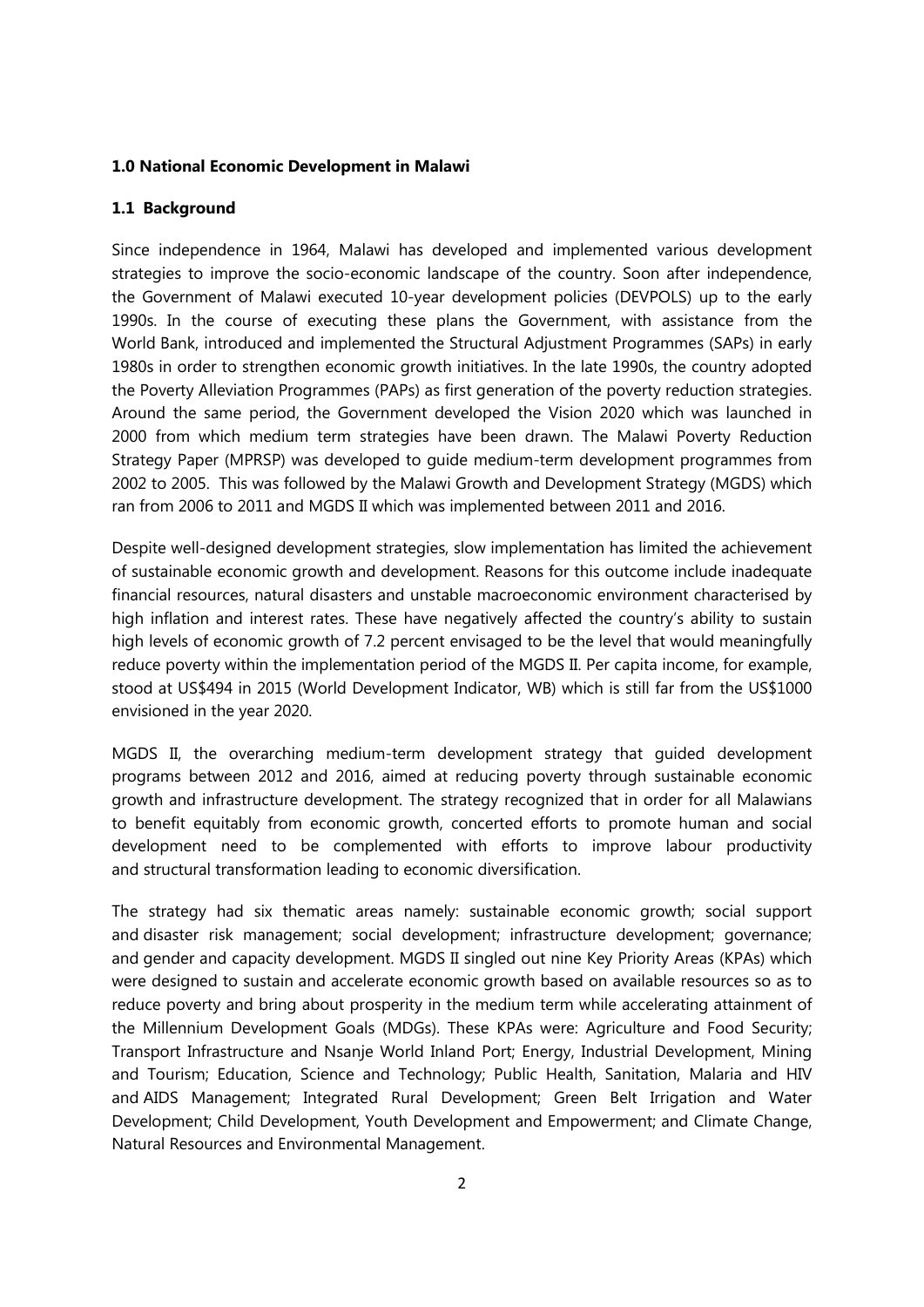Success in implementation of these depended on several assumptions that were outlined in the strategy document: the ability of the country to sustain and accelerate real gross domestic product (GDP) growth rates, with a view to reduce poverty in substantial ways; prudence in management of fiscal and monetary policies; sustaining political stability; conducive macroeconomic environment; increased diversification and value addition of export commodities to drive exports in an effective manner; effective aid management and further improvements in domestic debt management; adequate resources and capacity to implement MGDS II activities; entrenchment and institutionalization of good governance practices with a view to avoiding wastage of scarce resources; designing effective social protection interventions to mitigate negative effects of growth and development; and continued political will (commitment) to carry forward the national development agenda.

Due to macroeconomic challenges and other bottlenecks that the country faced during the implementation period of the MGDS II, most of the assumptions made were not realised. Growth averaged 4.1 percent between 2011 and 2015 which is far below the expected average of 7.2 percent; the country adopted a flexible foreign exchange regime which was accompanied with a massive devaluation of 52 percent of the Malawian Kwacha, and thereafter the instability of the local currency; withdrawal of donor budget support due to the cash gate scandal; floods and drought in 2015 and 2016 which led to massive food shortage in the country. These are some of the major challenges that impeded achievement of the goals of the MGDS II.

Withstanding these challenges, some remarkable progress was registered in attaining some of the goals under the Millennium Development Goals (MDGs). In this regard, Malawi managed to increase the ratio of girl-boy in primary and secondary education; created an enabling legal environment for the promotion of gender equality and women empowerment through the enactment of laws related to inheritance, gender equality, marriage and trafficking; reduced the gender disparity in access to tertiary education with a marked increase in proportion of girls entering public universities; reduced HIV prevalence, universal access to ART; and increased access to safe water.

However, the country still has to do more in accelerating public sector reforms and public financial management with a view to enhancing accountability in the public sector, and having a stronger focus on delivery of development results to the majority of the population; creating an enabling private sector development to facilitate improvement of Malawi's doing business environment and global competitiveness ranking; implementing and enforcing measures to arrest unsustainable population growth; and taking forceful measures to implement a national food and nutrition security strategy, and incorporating food safety and standards which aligned to the SADC Food and Nutrition Security Strategy.

In order to address these gaps and reverse the situation, Malawi needs to identify game changers which will accelerate the pace of economic growth and development. This process may entail deviation and abandonment of traditional approaches to more radical and result-oriented approaches to planning and implementation of the economic policies. It will call for a properly sequenced development plan that addresses the most binding constraints first.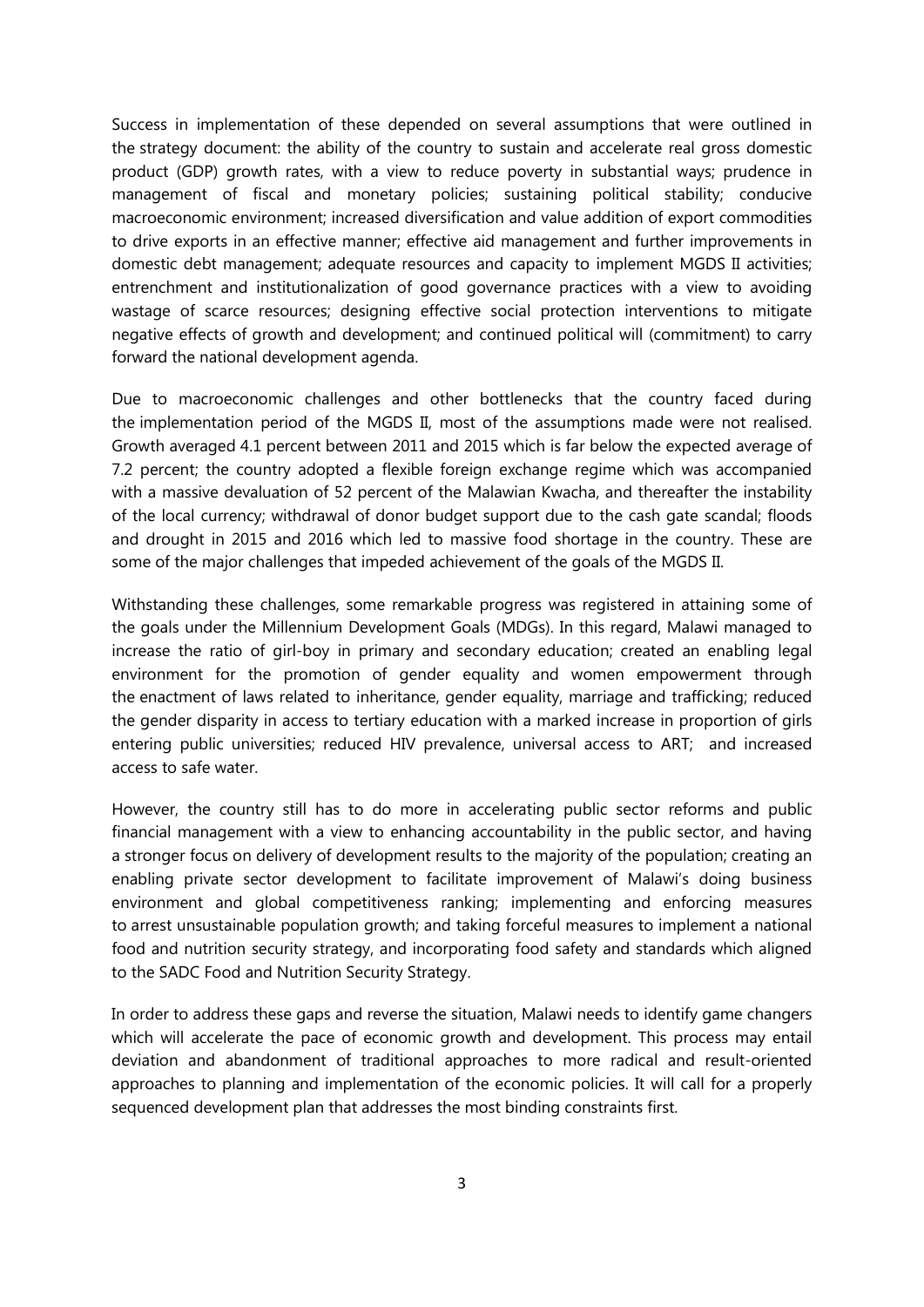#### <span id="page-12-0"></span>**1.2 Macroeconomic Overview**

Due to inconsistent implementation of policies and persistent shocks to the economy, economic growth has been fluctuating over time. While economic growth was negative in the years 2001 of -5.0 percent (WDI) partly due to poor agricultural performance as a result of bad weather, the economy registered positive growth rates, reaching a peak of 9.6 percent in 2007. Economic activity remained relatively moderate with an average of 4.1 percent between 2011 and 2015, except in 2012 when growth slowed to as low as 1.9 percent.

Agriculture is the main determinant of economic performance contributing around 30.0 percent to GDP. It also drives growth in the other sectors, particularly manufacturing. In the years when economic growth has been above the expected average of over 7.2 percent (2007-2009), agriculture significantly contributed to it, in part, the farm input subsidy programme (FISP) coupled with favourable weather conditions. Poor performance in the agriculture also negatively affects performance of other sectors and the overall growth of the economy.

Average annual inflation has been fluctuating over the years reaching a peak of 27.3 percent in 2013, the highest inflation rate since 2000. This is a high variation from the average inflation rate of 5.9 percent that was expected for the five years within the implementation of MGDS II. Interest rates have also risen significantly in line with the inflation rate with lending rates ranging from 18 percent in 2011 to 33.6 percent in December 2016. Consequently, the economy has lost some of the gains it made. Nonetheless, GDP per capita has been increasing at an average of 2.6 percent in the last ten years up to US\$494 reported in 2015. Foreign exchange reserves have remained low mainly due to low and undiversified export base that has failed to generate adequate reserves. Although the reserved have been improving in some months, they have mostly been below the minimum level of three months of import cover.

The performance of the economy is a reflection of low productivity as well as weak value addition in sectors such as agriculture, mining, tourism, fisheries and transport. While development policies have focused on strategies to increase production and productivity, implemented has always faced some challenges. During the implementation of the MGDS II, the cashgate scandal also contributed to the poor performance as development partners withdrew budget support which affected implementation of key development initiatives. In the absence of alternative sources of financing, the Government resorted to borrowing domestically which also increased domestic arrears.

#### <span id="page-12-1"></span>**1.3. Socio-Economic Profile**

Malawi is one of the poorest countries in the world with 50.7 percent of the population living below the poverty line and 25 percent living in extreme poverty. Efforts to reduce poverty have failed to yield the desired results due in part to a rapid population growth that erodes the marginal gains from economic growth. According to the third Integrated Household Survey (IHS3), over a period of six years there was a slight decline in the poverty rate from 52.4 percent in 2005 to 50.7 percent in 2011 and has remained steady thereafter*.* It also observed that the majority of the rural people are poor. Out of the total rural population, 57.0 percent is poor compared to 17.0 percent of the urban population.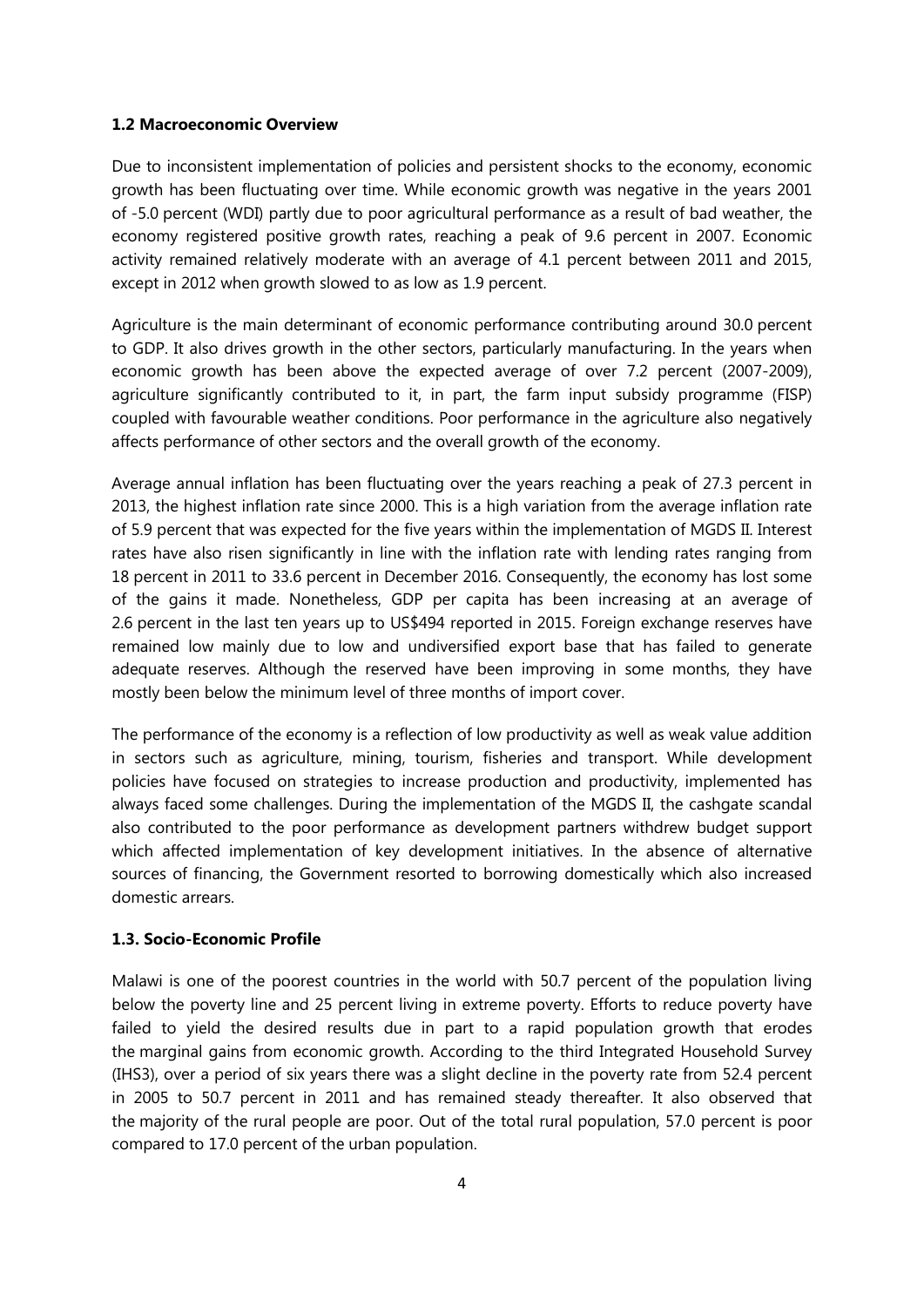Over this period, income distribution also worsened as the disparity between the rich and poor widened with the Gini coefficient increasing from 0.39 in 2005 to 0.45 in 2014. Geographically, the Southern Region has the largest Gini-coefficient which reflects highest income inequalities in the country. In terms of gender, female-headed households (57.0 percent of the total households) are poorer than their male-headed counterparts (43.0 percent).

Several factors have led to the ineffectiveness of policy interventions aimed at improving the living standards of the people. The majority of Malawians are vulnerable to social and economic shocks which exacerbates poverty. According to the World Bank (2006), there are four major shocks that make households vulnerable to poverty. These include: (i) over-reliance on rain-fed agricultural production systems which are prone to climatic shocks; (ii) animal and plant diseases which lead to major crop and livestock losses; (iii) volatility of prices of maize, fertilizer, and tobacco; and (iv) HIV/AIDS, Malaria, tuberculosis and anaemia which are prevalent in Malawi and these put monetary burden on most households. These factors together with increased frequency and intensity of climate related disasters influence levels of vulnerability among Malawians.

In 2015, the country's population was estimated at 16.3 million and increasing at 3.1 percent per annum. The employment rate for Malawi is at 79.6 percent and about 64.1 percent of employed persons are in agriculture, forestry and fisheries. Due to limited opportunities, a rapid population growth rate has put pressure on natural resources. It also increases the demand for the provision of public services, thus placing pressure on the budget.

# **1.4 Development Challenges**

Table 1 below summarises the development challenges facing Malawi that need to be addressed to achieve sustainable development.

|                | <b>Challenge</b>                    | Cause                                                              |  |  |  |
|----------------|-------------------------------------|--------------------------------------------------------------------|--|--|--|
| $\mathbf{1}$   | Low productivity                    | lack of complementary investments in                               |  |  |  |
|                |                                     | agriculture and limited access<br>to to                            |  |  |  |
|                |                                     | information, inefficient patterns<br>and                           |  |  |  |
|                |                                     | composition of public expenditure in                               |  |  |  |
|                |                                     | agriculture                                                        |  |  |  |
| $\overline{2}$ |                                     | Narrow and raw export base, high Slow implementation of or lack of |  |  |  |
|                | reliance on tobacco, sugar, tea and | diversification programme                                          |  |  |  |
|                | few others                          |                                                                    |  |  |  |
| 3              | Poor doing business environment     | Despite recent improvements more still                             |  |  |  |

**Table 1: Factors affecting economic growth and development in Malawi**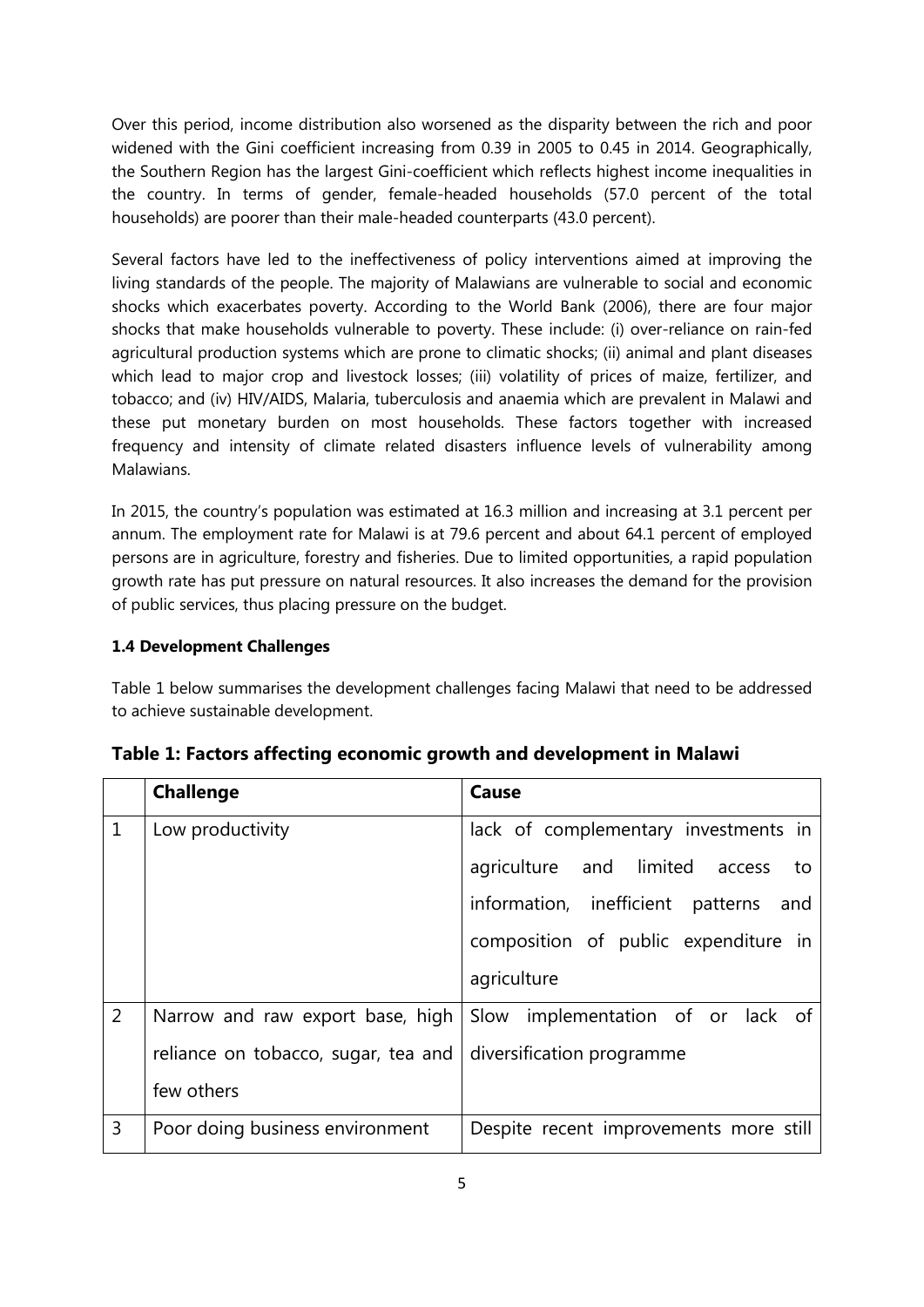|                |                                       | needs to be done on starting a business;<br>access to electricity; registering property;<br>getting credit; protecting investors; high<br>taxes; trading across borders;<br>and<br>enforcing contracts<br>and<br>resolving |  |  |  |
|----------------|---------------------------------------|----------------------------------------------------------------------------------------------------------------------------------------------------------------------------------------------------------------------------|--|--|--|
|                |                                       | insolvency                                                                                                                                                                                                                 |  |  |  |
| $\overline{4}$ | and<br>Land<br>degradation<br>natural | High population growth, limited access                                                                                                                                                                                     |  |  |  |
|                | resource depletion                    | electricity, and lack of<br>to<br>energy                                                                                                                                                                                   |  |  |  |
|                |                                       | alternatives                                                                                                                                                                                                               |  |  |  |
| 5              | Lack of alternative sources of energy | Inadequate investment,<br>inadequate                                                                                                                                                                                       |  |  |  |
|                |                                       | policy environment                                                                                                                                                                                                         |  |  |  |
| 6              | Inadequate ICT facilities             | Inadequate investment                                                                                                                                                                                                      |  |  |  |
| $\overline{7}$ | Inadequate access road network        | Inadequate investment                                                                                                                                                                                                      |  |  |  |

# <span id="page-14-0"></span>**1.5 The objective of the Economic Development Document**

The Economic Development Document (EDD) is a reflection of the intervention areas for the national development strategy in the next five years which has been developed in line with the IMF's new policy on Poverty Reduction Strategy (PRS) documentation. The major goal of the EDD is to highlight the development areas that Malawi will emphasise over the planning period in order to promote economic performance and attain the GDP growth rates of over 7.2 percent<sup>[1](#page-14-2)</sup> as stipulated in the Malawi Growth and Development Strategy II. To this effect, the EDD highlights priorities that Malawi will focus on in the medium term in order to accelerate socioeconomic development and reduce poverty.

# <span id="page-14-1"></span>**1.6 Key Priority Areas of the National Development Plan – The MGDS III**

The current EDD which reflects the priorities to be contained in the MGDS III, therefore, focuses on sectors that have been determined to spur economic growth and development for Malawi for the period 2017 to 2022. Largely, this will hinge on addressing the identified challenges that the economy is facing with particular focus on ensuring that the economy is resilient to shocks such as climate change and other economic shocks. Furthermore, the EDD focuses on the sectors which will form a platform for inclusive growth.

<span id="page-14-2"></span> $16$  percent growth is taken as a minimum target if the country is to reduce poverty considering the current poverty levels and the level of population growth.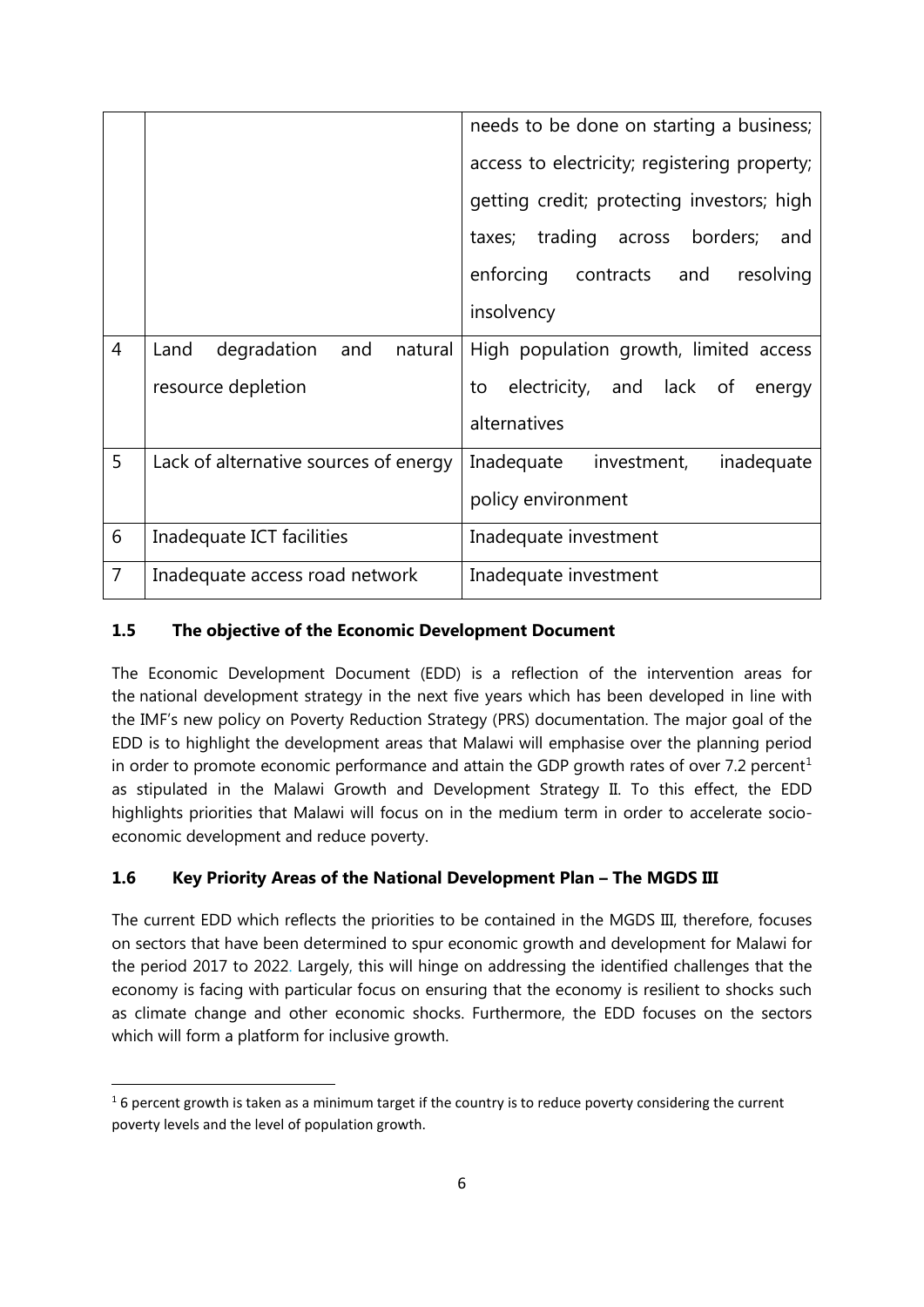Malawi acknowledges the commitment it has made to implement the Sustainable Development Goals (SDGs) and other international and regional development frameworks. In this regard, the EDD and the MGDS III will ensure that all the frameworks and instruments that would facilitate the achievement of the national, regional and global development goals are taken on board. Of particular importance is the principle of leaving no one behind which emphasises the need to undertake national planning comprehensively to ensure inclusivity in the growth process.

Malawi recognises that in order to develop, there is need to invest in strategic sectors of the economy. Therefore, while the country faces a number of development challenges, sectors have been prioritised on the basis of their expected impact on other sectors of the economy and economic growth. In view of this, the next development strategy (MGDS III) has identified five key priority areas (KPAs). These priority areas are (i) agriculture and climate change management; (ii) education and skills development; (iii) energy and industrial development; (iv) transport and ICT infrastructure development; and (v) health and population management.

# <span id="page-15-0"></span>**1.6.1 Agriculture and Climate Change Management**

Malawi remains an agro-based economy and it will be so for the next few years. The sector is characterised by rain fed subsistence farming, smallholder farming and traditional ways of farming, which leave a lot of people vulnerable to food shortages in times of shocks such as price fluctuation and weather variations. The strategy will focus on mechanised large scale commercial farming complemented with agro-processing, value addition and manufacturing.

In order to mitigate the impact of climate change that has negatively affected agricultural productivity in recent years, the strategy will focus on the promotion of adaptive technologies and strategies and/or mitigation programmes. In addition, environmental management and conservation and climate-smart agriculture technologies will be promoted.

# *Sector Policies and Instruments for Implementation*

Through pooling of resources in the Agriculture Sector Wide Approach (ASWAp) by development partners and using domestically mobilised resources, the government will focus on commercialisation, mechanisation, water harvesting and development, and large scale irrigation targeting medium to large scale farmers.

In line with the National Agriculture Policy (NAP)'s goal, the Strategy will aim to achieve sustainable agricultural transformation that will result in a significant increase in the contribution of the sector to the national economy. The NAP is expected to have positive effects in the following areas: (I) agricultural production and productivity; (ii) diversification of agricultural production and market surpluses; (iii) use of irrigation in crop production; (iv) mechanisation of farming and agro-processing activities; and (v) agro-processing and value addition of agricultural products.

# **1.6.2 Education and Skills Development**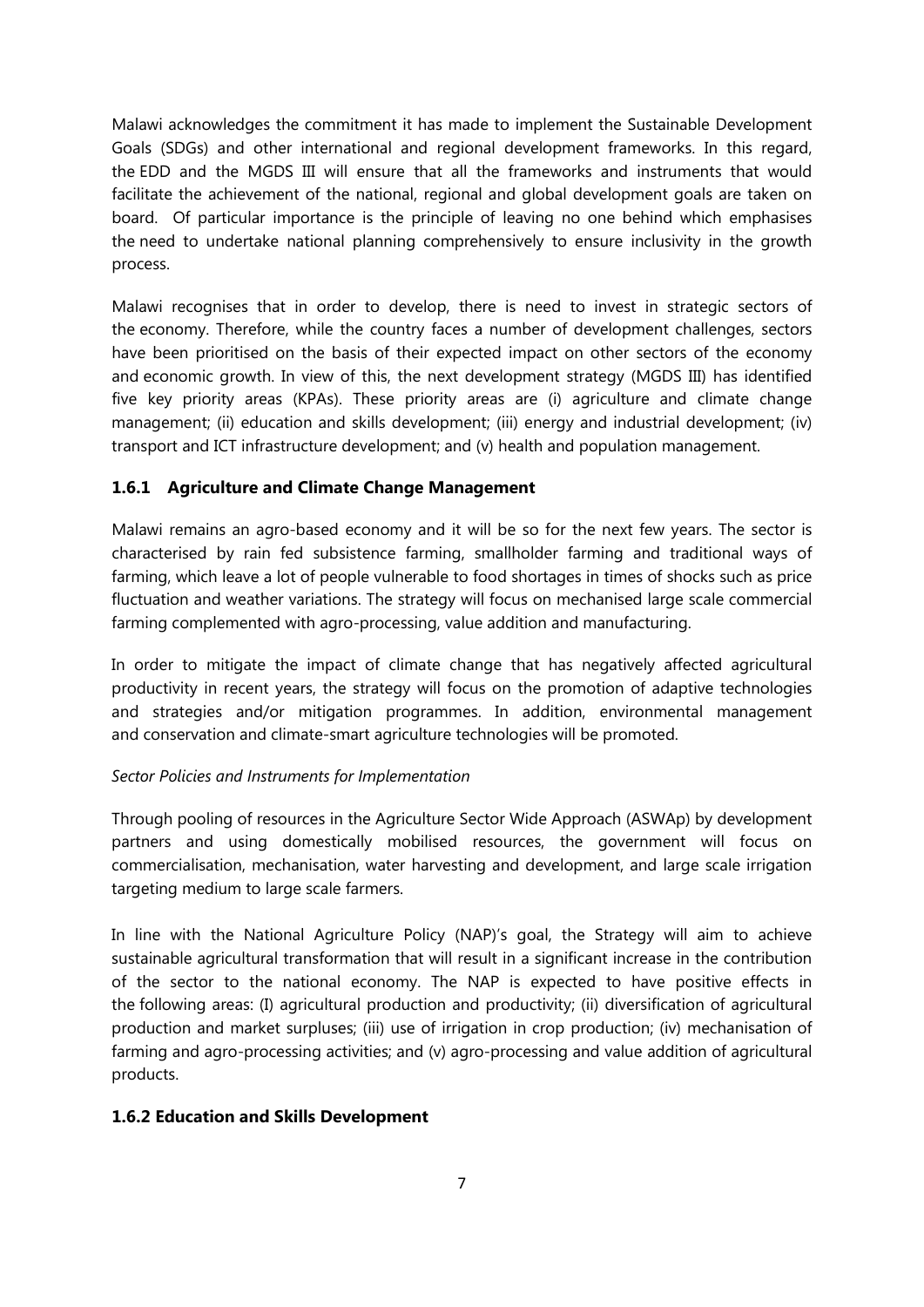Education and skills development have direct linkages to other sectors of the economy such as manufacturing. Improving education standards will result in improved productivity, reduced poverty and other social benefits. The strategy will therefore focus on improving learning outcomes across different levels whilst promoting education of girls.

Considering that the population of Malawi is largely youthful and that the majority of the youths are unemployed, education and skills development will be key in addressing the challenges that the youth are facing thereby enabling the country to benefit from the demographic dividend. This will also positively affect the other sectors through the availability of skilled labour.

#### *Sector Policies and Instruments for Implementation*

In order to improve the relevance of education in Malawi, quality will be improved to meet the needs of the industry. In this regard, the education policies will focus on Early Childhood Development (ECD) and Early Childhood Education (ECE), primary and secondary education, special needs education and improving access to tertiary education.

Considering that there is high rate of unemployment, the education policies will also focus on skills development for the youth. Technical colleges and vocational training will be emphasised to take care of the youth leaving secondary school who are not admitted into universities. In view of that, skilled labour will be readily available for increased production and productivity.

#### <span id="page-16-0"></span>**1.6.3 Energy and Industrial Development**

Long and persistent load shedding has negatively affected industrial development in Malawi. There is need for reliable power supply to support a growing economy. Generation of electricity and provision of alternative sources of energy is critical to transform the country into a productive, competitive and resilient economy. Energy is needed at different levels including households, industrial production and provision of social services such as education and health. MCC has invested \$350 million in transmission/distribution networks and planned electricity generation projects will generate as much as 470 MW by 2020. Government also has energy projects which are in the pipeline and they include: the Songwe River Basin project (2018), a regional project, splitting 300MW equally between Malawi and Tanzania which involves irrigation, power, and potable water; the Millennium Challenge Corporation project (\$350 million invested over 4 years) ending in September 2018. Project covers installing distribution/ transmission; Kholombidzo Hydroelectric (feasibility study done), adding 100MW in 2020; Mozambique, Malawi interconnector possibly by 2018, adding 50-100MW; Zambia-Malawi interconnector, adding 50-100MW; Tedzani Falls (Japanese funded), adding 20MW.

The Government recognises that reliable energy is needed if industries are to improve production. Furthermore, reliable energy would attract investors to ply their business in Malawi. Energy development is one of the most important aspects in improving the environment for private sector development which would also promote private sector investment in the country.

Private Sector Development is recognized as the engine of economic growth in Malawi. As such, industrial development has been highlighted as a priority area. The trade, industry and private sector development strategy will help in achieving that. The strategy aims to build Malawi's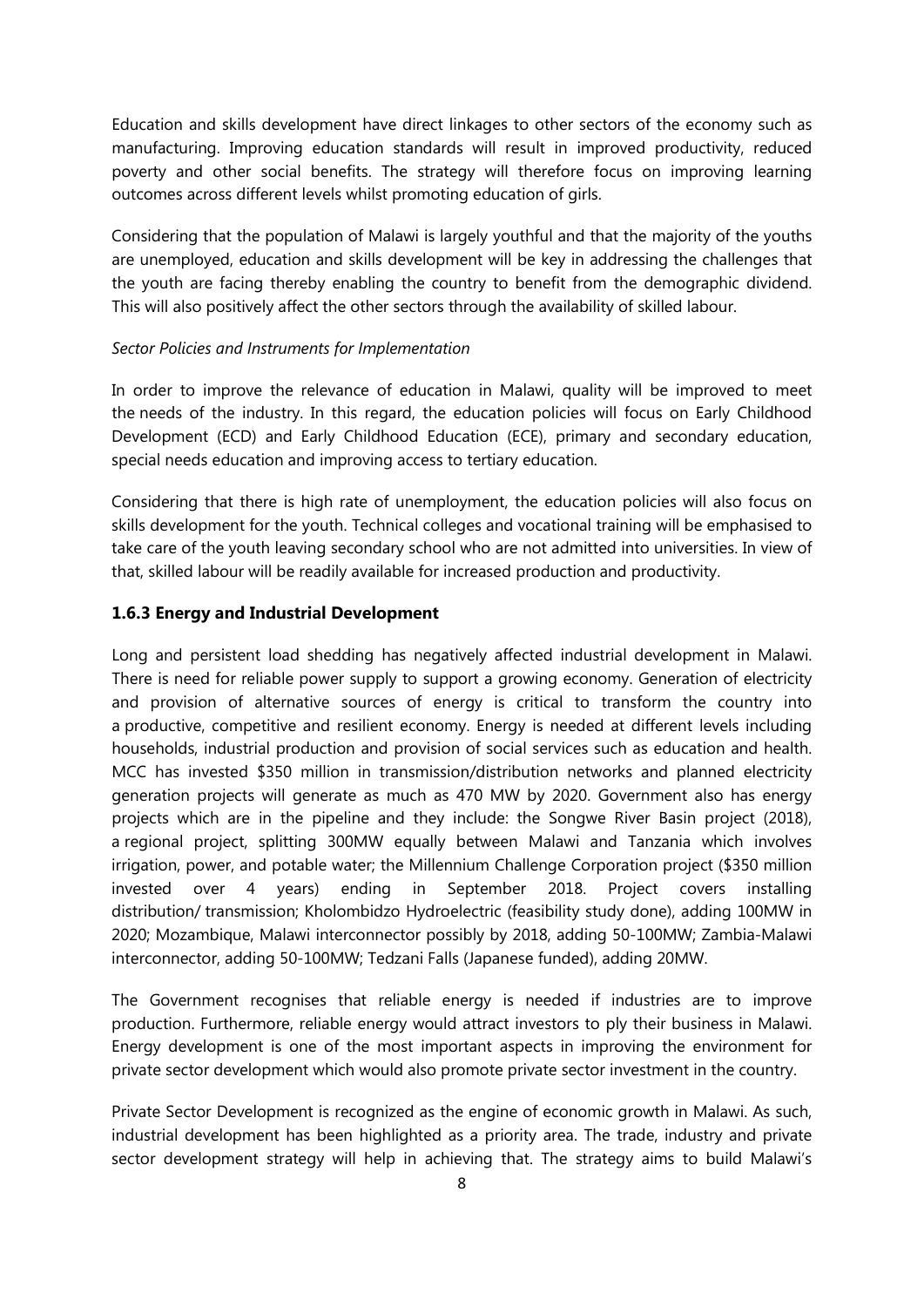productive base and its export capacity in a manner that empowers the poor, farmers, youth, women and other vulnerable groups.

#### *Sector Policies and Instruments for Implementation*

The Government will implement the energy policy whose goal is to increase access to affordable, reliable, sustainable, efficient and modern energy for all Malawians. It will, among other things, enhance electricity generation and distribution to all those who need it for domestic and industrial use. In order to improve access to energy, the Government will continue to undertake rural electrification through establishment of Rural Electrification Agency as a semiautonomous legal entity to manage rural electrification activities, the Rural Electrification Fund and renewable energy activities. The Government will promote the use of solar and other renewable energy sources in rural areas to reduce deforestation across the country.

The National Industrial Policy is also important in the implementation of MGDS III since it will help increase the proportion of manufacturing in GDP through enhancing productivity of the sector. This will be supported by education and skills development interventions such as the introduction of the community colleges to capacitate the youth in the rural areas.

The National Export Strategy (NES) will also help promote local industries and local production to increase export and trade. The NES focuses on three product clusters namely oil seed products, sugarcane products and manufactures. These products have the potential of complementing tobacco and driving exports through value addition in a manner that exports can outpace the growth of imports.

# <span id="page-17-0"></span>**1.6.4 Transport and ICT Infrastructure**

The cost of doing business in Malawi is high largely due to high transport costs resulting from poor roads and the absence of alternative transport modes. Upon development of the road network and other transport facilities, Malawi will become a cheap destination for business, making Malawi competitive and attractive to investors. The feeder roads are crucial if the provision of social services including schools, health facilities and markets is to improve. In addition, the Nacala railway, which was instrumental in moving humanitarian relief supplies during the period the country was hit by calamities, will ease the movement of goods and people.

Good ICT infrastructure is also important in improving communication and broadcasting services. In this era of technology, development of ICT infrastructure is paramount in promoting trade and investment. ICT is also playing a catalytic role in the provision of social services such as health and education. In this regard, the government will work towards improving the ICT infrastructure in order to create a conducive environment for private sector development.

#### *Sector Policies and Instruments for Implementation*

A key policy area that will help in realising the aspirations of Malawians is the national transport policy whose goal is to ensure the development of a coordinated and efficient transport infrastructure that will foster a safe and competitive operation of viable, affordable, equitable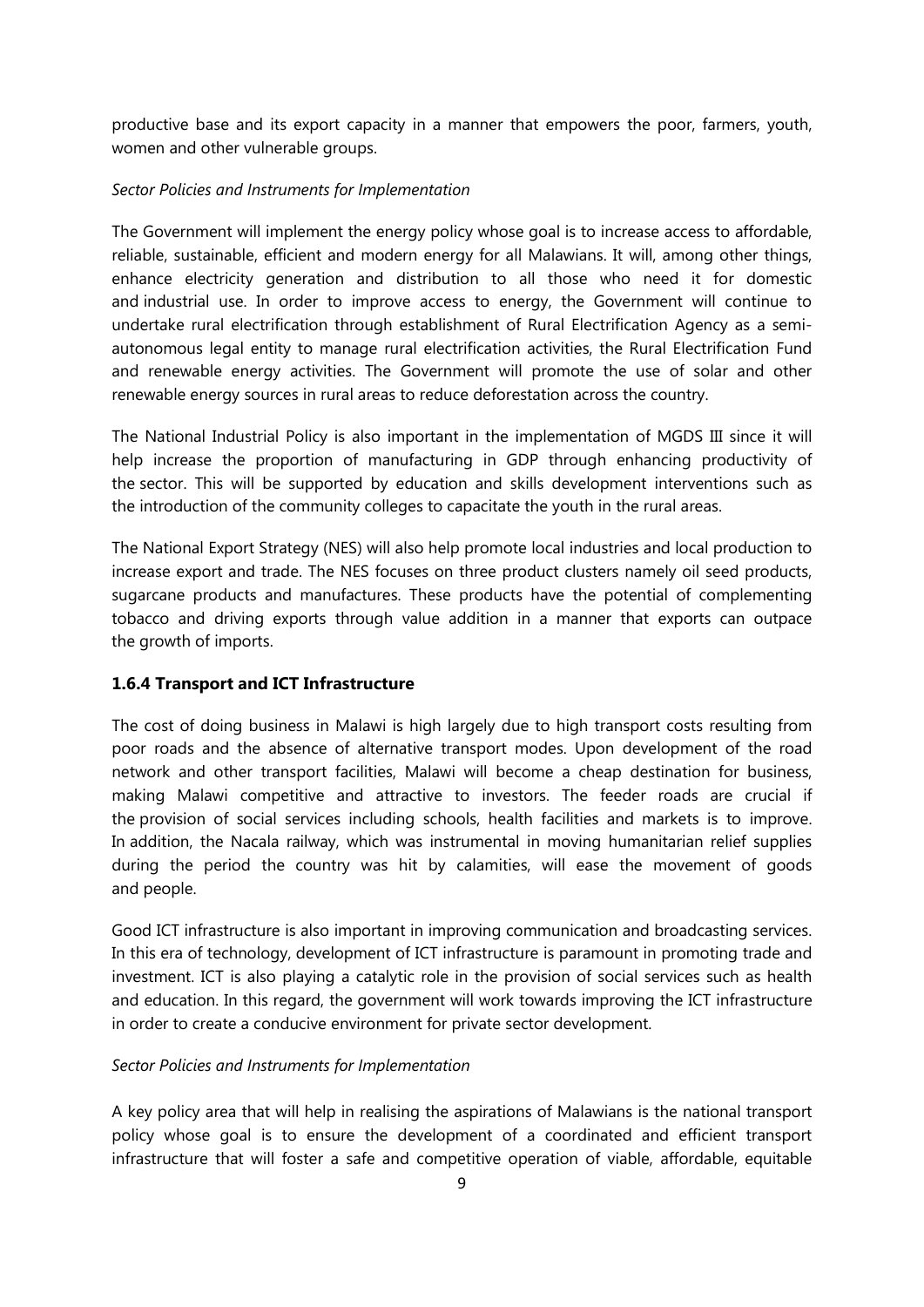and sustainable transport services. The implementation of the policy will produce the following expected outcomes: reduced travel time and transport costs for persons and goods; enhanced access to inputs; improved access to local and international product markets; and improved access to social and public services for the urban and rural population. The national strategy will, however, concentrate on construction and rehabilitation of roads and railway transport infrastructure so that mobility of goods and passengers is made easy.

Information and Communication Technology is a new and emerging sector in Malawi due to its pivotal nature in accelerating economic growth and as an enabler for poverty reduction and wealth creation. The following are some of the strategies that will be implemented in order to achieve the goals: Creating a conducive environment to attract investment in ICT infrastructure and services; developing a reliable, fast, adaptive and robust national ICT infrastructure that feeds into international networks; Intensifying ICT education and training in all sectors; Improving ICT access by all communities; and developing monitoring and evaluation tools and techniques for the sector.

#### **1.6.5 Health and Population Management**

A healthy population is key to increased productivity and sustainable economic growth and there is a strong correlation between health status of the population and the level of development of a country. Poor health is costly to the economy and is associated with under-development. In Malawi, access to quality health care is low among the rural poor. Improving the health of the people, therefore, will accelerate economic growth and development of the country. The benefits will accrue from the savings that the government will realise from the reduced health care spending as well as improved productivity of the citizens.

The country continues to experience rapid population growth which negatively affects provision of various services such as health and education. In addition, high population growth exerts pressure on the existing infrastructure including housing, roads as well as environment. At an annual growth rate of 2.8%, the Malawi population has almost doubled in the past two decades having grown from 9.9 million in 1998 to 17.3 million in 2017. Based on this growth rate, the population is projected to reach 45 million by 2050. This is very high growth and clearly not sustainable. In the next five years, therefore, the Government will continue promoting policies that will help to control rapid population growth.

#### *Sector Policies and Instruments for Implementation*

The goals of the health sector will be achieved through strengthening the delivery of community health services; community participation; the prevention, management and control of Essential Health Package (EHP) conditions which are high impact and cost effective interventions; establishing staffing norms for all levels of the health care facilities; and advocating systematic assessments of the health impact of rapidly changing environments, including in the areas of technology, working practices, sources of energy, commercial production and urbanization**.**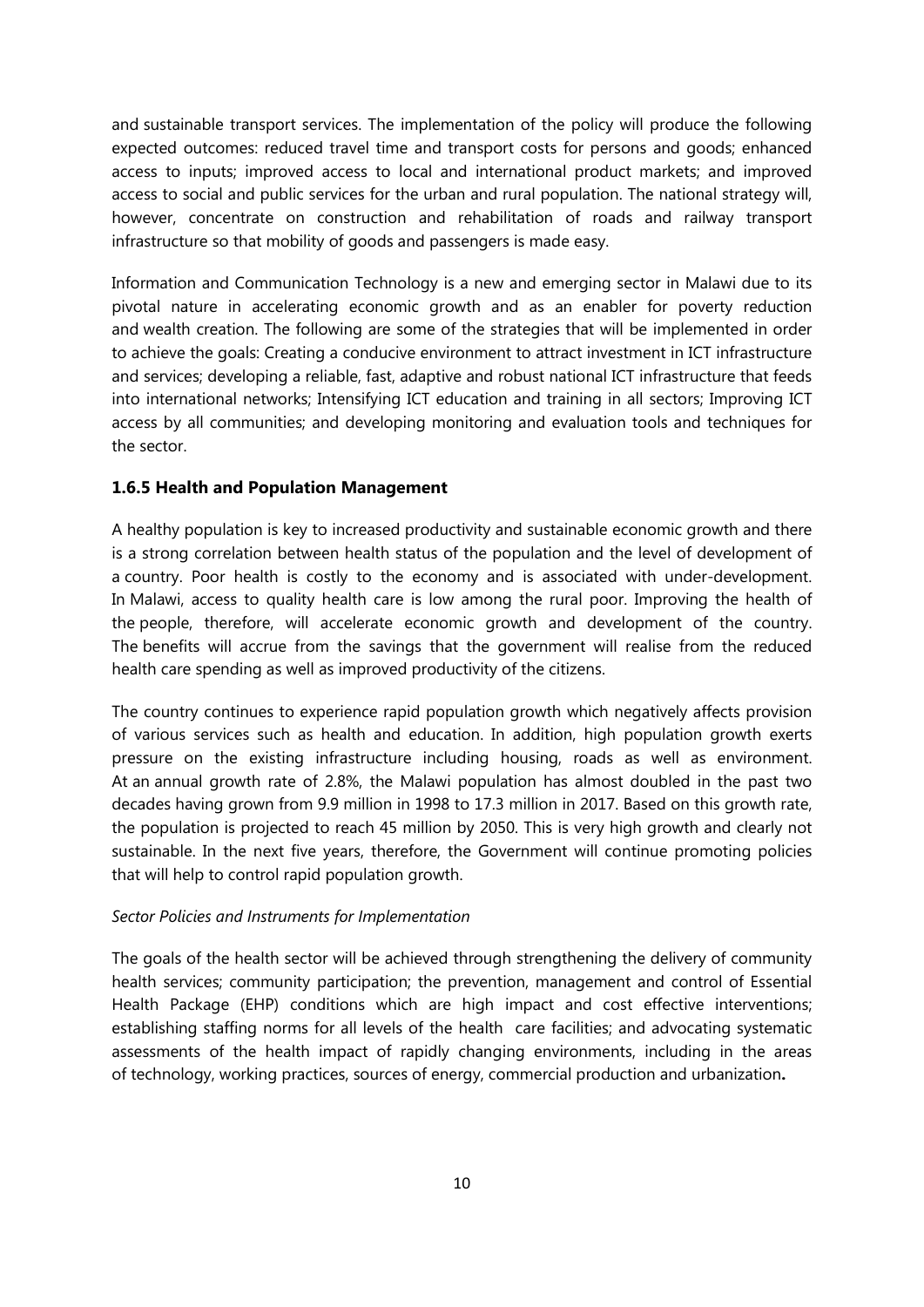#### <span id="page-19-0"></span>**2.0. Implementation of the MGDS III**

The MGDS III will be implemented using various policies, programmes and flagship projects<sup>[2](#page-19-1)</sup>. The Government will ensure that existing policies are aligned to the new national development strategy by embarking on a comprehensive review of relevant policies which will also bring harmony among these policies. It is expected that government will encourage formulation and effective implementation of new policies where it is felt that the existing policies are no longer relevant to induce the required change in a given sector.

The priority areas will be anchored on flagship projects that have been carefully identified to address the key development challenges that the country is facing. These projects have been designed in such a way that they play a catalytic role for the growth of other related sectors such that investments in one priority area are expected to spur growth in other sectors. This is a stark departure from the previous development strategies where the Public Sector Investment Programme (PSIP) consisted of too many projects which lacked adequate financing. It is therefore, expected that by focusing on limited projects, the PSIP will be adequately resourced so that the flagship projects generate the desired changes in the targeted sectors.

While the PSIP will focus on the flagship projects in each of the five priority areas, the other sectors that are not appearing as priority areas will continue receiving support from the government. This will ensure that a conducive environment is created for the effective implementation of the priority areas. For example, continued support to governance institutions will ensure that resources allocated to the priority areas are properly accounted for. It is also recognised that by addressing the key development challenges. In this regard, the government will continue supporting the non-priority sectors while recognising that investments in the priority sectors generate benefits for the other sectors.

Being the national blue print, the MGDS III will guide implementation of development activities among different stakeholders including the government Ministries, Departments and Agencies (MDAs); Civil Society Organisations (CSOs); the private sector; the academia; research institutions; development partners and the general public. The Government will continue using Sector Working Groups (SWGs))<sup>[3](#page-19-2)</sup> as means of implementing the National Development Strategy as well as fulfilling and domesticating international commitments and ensuring aid effectiveness. With membership spanning across different stakeholders, SWGs will continue to be a relevant mechanism for implementing the MGDS III.

<span id="page-19-1"></span> $2$  Flagship projects are research and development projects that are strategically and scientifically defined and are of substantial size with regard to their scientific and financial volume, the number of project partners and the running time (FFG, 2013).

<span id="page-19-2"></span><sup>&</sup>lt;sup>3</sup> In 2008, government instituted 16 Sector Working Groups (SWGs) as a coordination mechanism for planning, implementation and review of sector activities.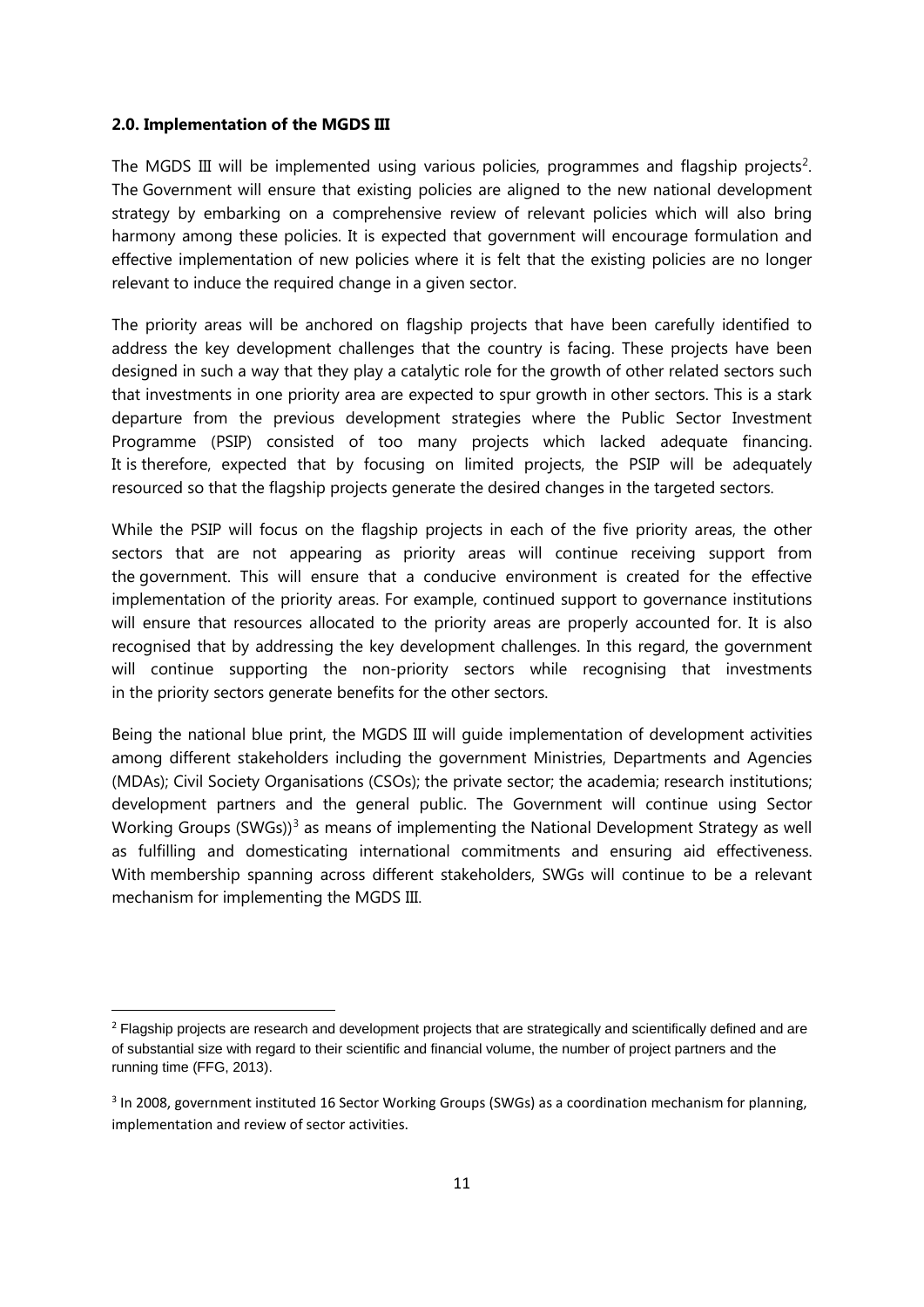#### <span id="page-20-0"></span>**3.0 Community Resilience and Disaster Risk Management**

Changing climate has made disasters frequent in Malawi and other surrounding countries. Disaster risk management policy, whose main goal is to sustainably reduce disaster losses in lives and socio-economic and environmental assets of individuals, communities and the nation, will be critical. The National Disaster Risk Management Policy will be instrumental in addressing challenges faced due to losses and damages that are caused by disasters. The policy will ensure that disaster risk reduction strategies are mainstreamed in sector policies, plans, and budgets at all levels; resilience of communities to disasters is increased and improved preparedness is attained for effective response to, and recovery from disasters.

A comprehensive system for disaster risk identification, assessment and monitoring will be established and made functional. In addition, a people-centred early warning system will be established by ensuring that newly established and existing early warning systems are comprehensive, effective, people-centred and integrated.

The culture of safety and adoption of resilience-enhancing interventions will be promoted through interdisciplinary and policy-oriented research on appropriate disaster risk management technologies and approaches. The redress of underlying risks will be undertaken through promotion of sustainable and long-term community-based disaster risk reduction measures; the good land use planning; construction of resilient infrastructure; and the strengthening of preparedness capacity for effective response and recovery.

# <span id="page-20-1"></span>**4.0 Fiscal and Debt Framework**

The fiscal framework, within which the Malawi Economic Development Document will be implemented due to declining resource envelope against growing expenditure, demands that priority setting is effectively done. The suspension of budget support in 2013 and the reduction of dedicated grants to several sectors have created pressure on the budget which has resulted in the reduction of some expenditure. For example, the Government's contribution to the development budget has fallen to around 1 percent of GDP due to the decline in budget support and disbursements of dedicated and project grants. This has resulted in widening fiscal imbalance which has seen a continual trend towards reduced development expenditure to offset overruns in recurrent spending. Table 1 shows a summary of the Central Government Budgetary Operations.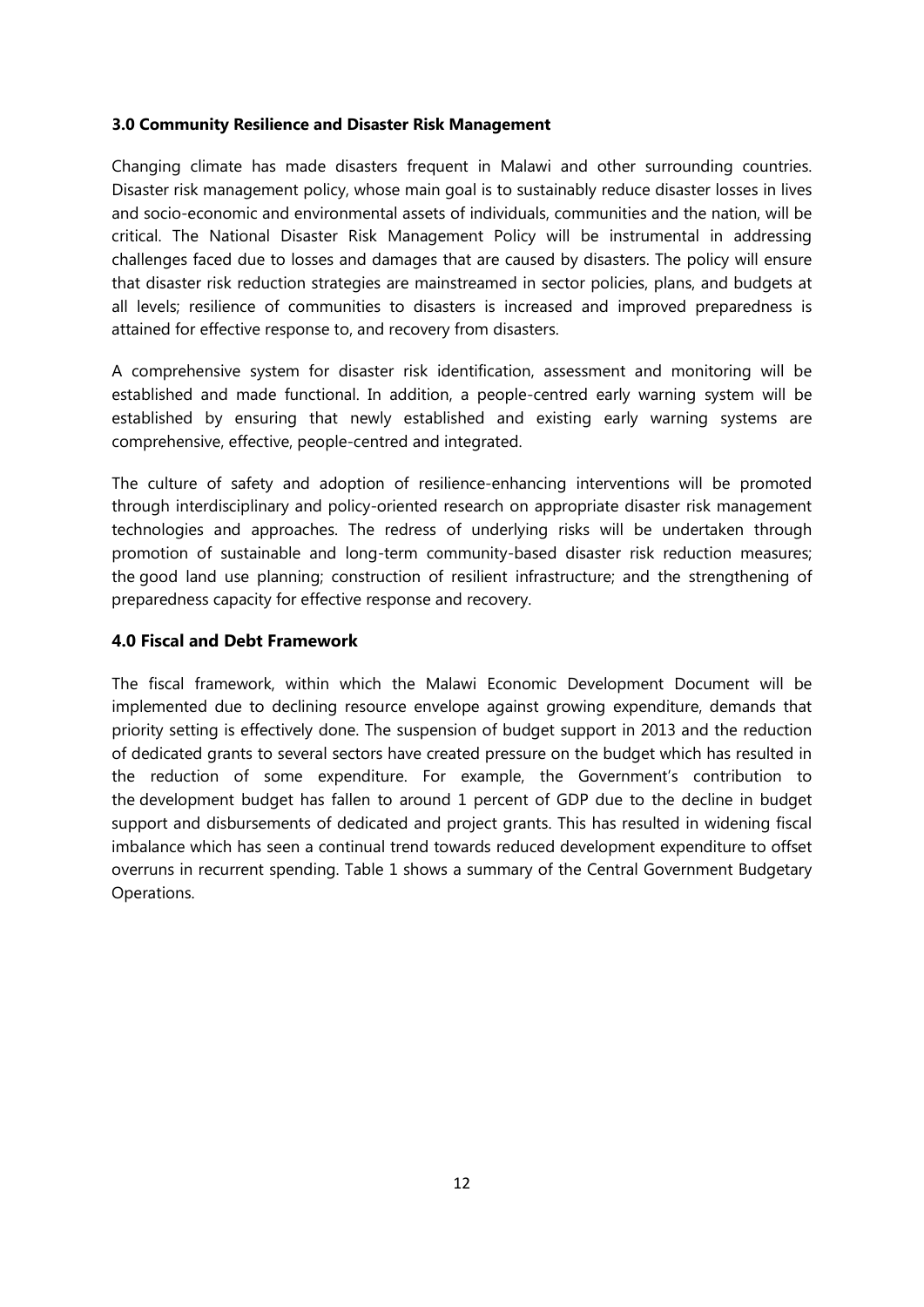|                                                           | 2012/13        | 2013/14 | 2014/15  | 2015/16 |
|-----------------------------------------------------------|----------------|---------|----------|---------|
| <b>Revenue</b>                                            | 27.5           | 22.8    | 21.5     | 21.4    |
| <b>Total Domestic Revenue</b>                             | 17.3           | 19.7    | 18.7     | 17.7    |
| <b>Tax Revenue</b>                                        | 15.7           | 17.3    | 16.3     | 15.9    |
| <b>Nontax Revenue</b>                                     | 1.6            | 2.4     | 2.4      | 1.8     |
| <b>Grants</b>                                             | 10.2           | 3.1     | 2.8      | 3.7     |
| <b>Budget Support</b>                                     | 4.5            | 0.3     | $\theta$ | 0.5     |
| <b>Dedicated Grants</b>                                   | 3.7            | 1       | 1.1      | 1.8     |
| <b>Project Grants</b>                                     | $\overline{2}$ | 1.8     | 1.7      | 1.4     |
| <b>Total Expenditure and Net</b>                          |                |         |          |         |
| Lending                                                   | 28.4           | 28.9    | 27.9     | 28.4    |
| <b>Current Expenditure</b>                                | 22.4           | 24.4    | 22.5     | 23.6    |
| Wages and salaries                                        | 5.7            | 6.2     | 6.9      | 6.4     |
| <b>Interest Payments</b>                                  | 1.9            | 4.4     | 4.0      | 3.8     |
| Domestic                                                  | 1.7            | 4.2     | 3.8      | 3.4     |
| Foreign                                                   | 0.2            | 0.2     | 0.3      | 0.3     |
| Goods and Services<br>Generic Goods and                   | 8.4            | 7.9     | 5.5      | 5.7     |
| <b>Services</b>                                           | 3.5            | 2.9     | 2.7      | 2.4     |
| <b>Other Goods and Services</b>                           | 4.9            | 5.0     | 2.8      | 3.3     |
| <b>Subsidies and Transfers</b><br>o/w Fertilizer and seed | 5.7            | 5.6     | 4.9      | 4.9     |
| subsidy                                                   | 3              | 2.7     | 1.9      | 1.8     |
| Arrears                                                   | 0.7            | 0.4     | 1.2      | 2.5     |
| <b>Development Expenditure</b>                            | 6.0            | 4.5     | 5.3      | 4.7     |
| Domestic                                                  | 1.8            | 0.9     | 1.0      | 0.6     |
| Foreign                                                   | 4.2            | 3.6     | 4.4      | 4.1     |
| <b>Overall Balance</b>                                    | $-0.9$         | $-6.1$  | $-6.5$   | $-6.7$  |
| <b>Total Financing</b>                                    | 1.8            | 6.1     | 6.5      | 6.4     |
| <b>Foreign financing (net)</b>                            | 1.9            | 2.0     | 2.5      | 1.9     |
| Borrowing                                                 | 2.2            | 2.4     | 2.9      | 2.4     |
| <b>Budget Support</b>                                     | 0.0            | 0.6     | 0.0      | 0.0     |
| Project loans                                             | 2.2            | 1.8     | 2.2      | 1.9     |
| <b>Other External loans</b>                               | 0.0            | 0.0     | 0.7      | 0.5     |
| Amortisation                                              | $-0.3$         | $-0.4$  | $-0.4$   | $-0.5$  |
| <b>Net Domestic Financing</b>                             | $-0.1$         | 4.2     | 3.3      | 1.7     |
| <b>Discrepancy</b>                                        | $-0.9$         | $-0.1$  | 0.0      | 0.3     |

# **Table 2: Central Government Budgetary Operations (Percent of GDP)**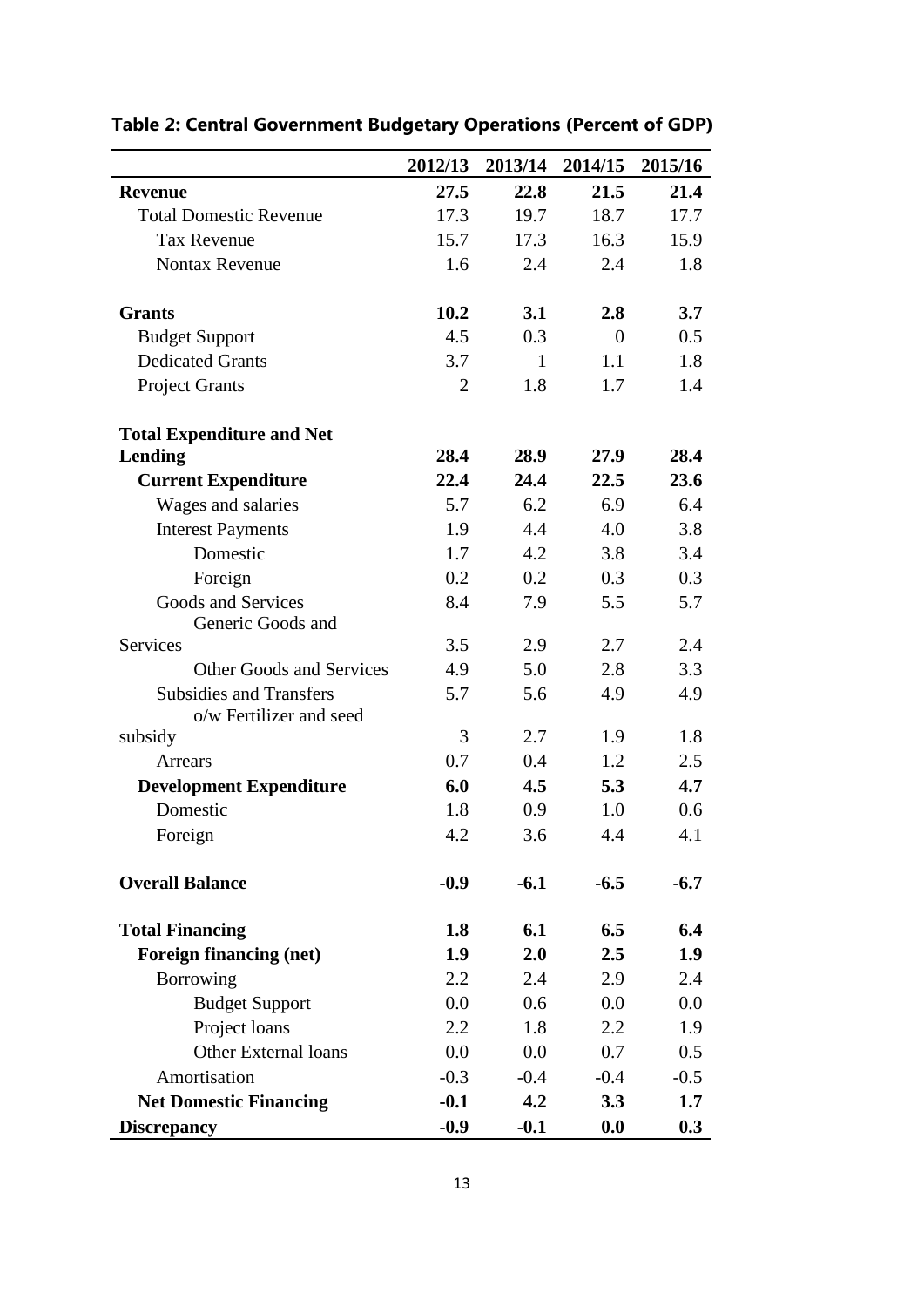Although domestic revenues have improved in the past 3 financial years from 17.3 percent of GDP in 2012/13 to 17.7 percent of GDP in 2015/16, the economy experienced a significant reduction in on-budget Official Development Assistance (ODA) from 10.2 percent of GDP in 2012/13 to 3.7 percent of GDP in 2015/16. ODA is significantly being transmitted through offbudget support which is being provided at a slower pace as a result of low absorptive capacities at project level (MEM, 2016). In line with decreasing resources, expenditure and net lending marginally decreased to 28.4 percent of GDP in 2015/16 from 28.5 percent of GDP in 2012/13. Current expenditure increased by 1.2 percentage points from 22.4 percent of GDP in 2012/13, development expenditure decreased from 6.0 percent of GDP to 4.7 percent of GDP. Development expenditure, on the other hand, registered significant decrease due to cuts that were made to offset deficit in recurrent expenditure. Domestically financed development expenditure was the hardest hit, declining by 1.2 percentage point from 1.8 percent of GDP in 2012/13 while foreign financed development expenditure decreased by 0.5 percent of GDP. The discovery of huge government payment arrears to the private sector of about K157.0 billion (about 5.5 percent of GDP) in 2014 increased the demands on the already small resource envelope.

In line with the disproportionately large decrease in resources compared to expenditure, public debt has grown but it has remained within sustainable thresholds. Public debt has risen from 28 percent in 2011 to 54 percent at end-2016. While Malawi is classified as at moderate risk of debt distress it faces significant vulnerabilities due to the sharp increase in domestic debt which is creating fiscal stress through the growing interest burden. According to the Joint Debt Sustainability Analysis report of June 2016 by the International Monetary Fund and the World Bank, Malawi's public debt is sustainable but faces a moderate risk of distress. Therefore, foreign borrowing will be restricted to concessional loans that meet internationally agreed thresholds to ensure continued sustainability of the public debt and will be used to fund development programmes. In addition, domestic borrowing will be reduced by retiring maturing debt instead of securitization as the current trend has been.

Therefore, the medium term expenditure framework will seek to rationalise expenditure to ensure that more resources are allocated to capital formation and social sectors while ensuring sustainability of the public finances. The fiscal policy will ensure that development expenditure increases substantially to about 25.0 percent of the total budget in medium to long term in order to promote economic growth and development in the country. In addition, external borrowing will largely be used for development programmes other than financing consumption.

Going forward, a package of bold fiscal rules will be developed to constitute fiscal policies in the medium to long term. Among others, the following are specific areas which will need concerted efforts to ensure that the budget is consistent with growth aspirations and macroeconomic stability.

- a. Reduction in the share of interest payments by reducing domestic debt stock;
- b. Slowing growth in wage bill by slowing unplanned recruitment, payroll irregularities and restructuring the public service;
- c. Review the current policies such as FISP, Decent Housing and Accommodation Subsidy Programme (DHASP) and social cash transfers among other social protection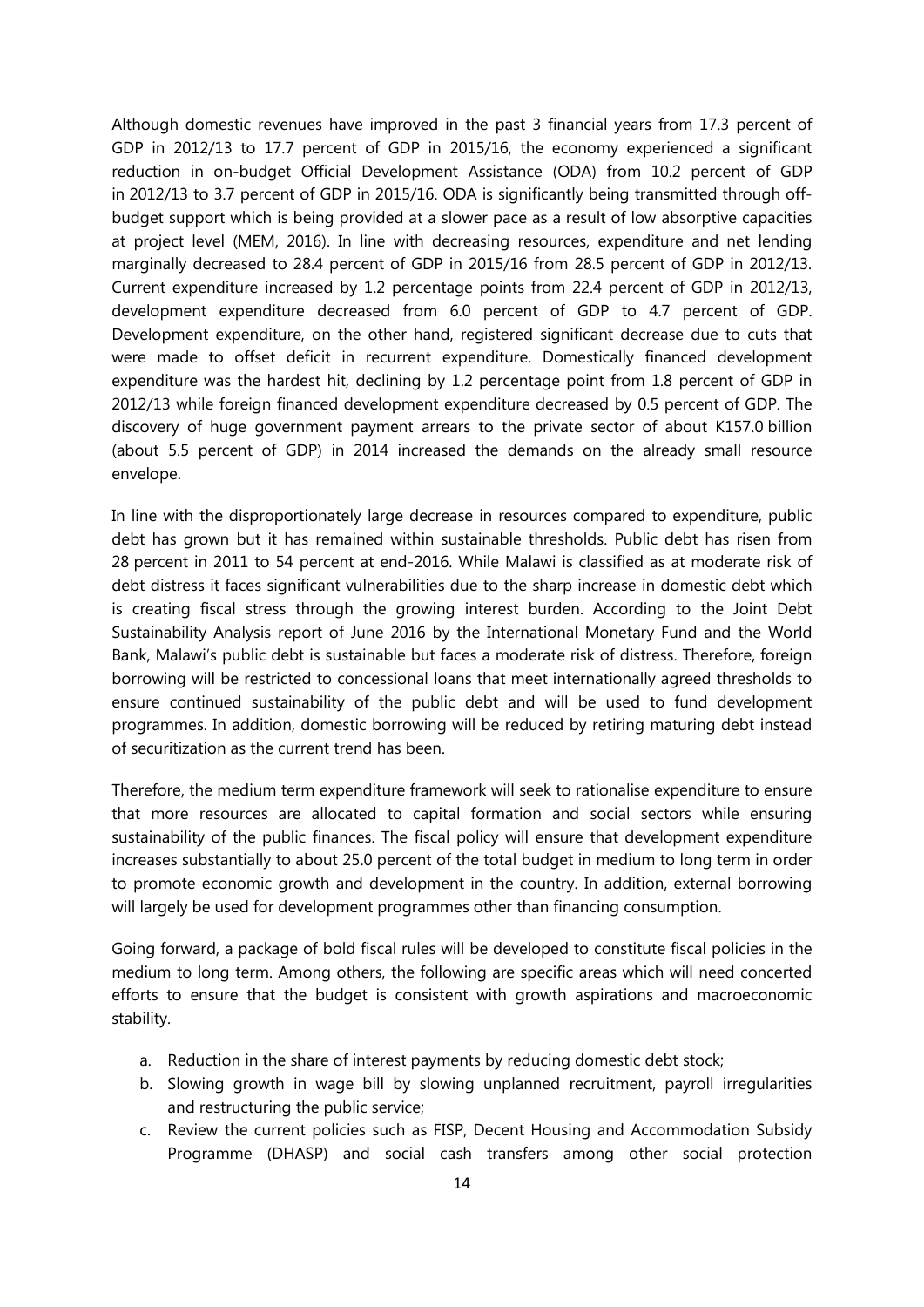interventions. These reduce discretionary resources that could otherwise be channelled towards productive areas; and

d. Review and strengthen alignment of the budget to national development strategies.

### <span id="page-23-0"></span>**5.0 Spending Framework**

With the shrinkage of foreign aid channelled through the budget, the priority areas will mainly be implemented using domestic resources and foreign concessional borrowing. It is expected that with the administrative and policy reforms that are taking place in revenue administration, tax and non-tax revenue collection is expected to rise to about 20.0 percent of GDP by 2019/20 financial year. Grants are expected to stabilise around 3 percent of GDP for the five year period that this document will be implemented. However, reforms in project implementation to increase the rate of absorption may increase this ratio. On the other hand, foreign borrowing is expected to rise to 2.5 percent of GDP to finance specific projects within the priority areas.

On the expenditure side, it is envisaged that the Government will increase the share of domestic resources that goes to the development budget to around 25 percent of total budget to promote economic growth in the country.

#### <span id="page-23-1"></span>**6.0 Launch Date and Timeframe for Implementation**

The MGDS III is expected to be finalised and launched by the end of June 2017 and will be the guiding national development strategy from July 2017 to June 2022. The draft document will be ready by end of May 2017 and it will be presented to a Committee of Principal Secretaries which will discuss the document and provide policy advice before it is submitted to Cabinet for approval. The National Planning Commission, upon approval, has been given the mandate to spearhead implementation of MGDS III.